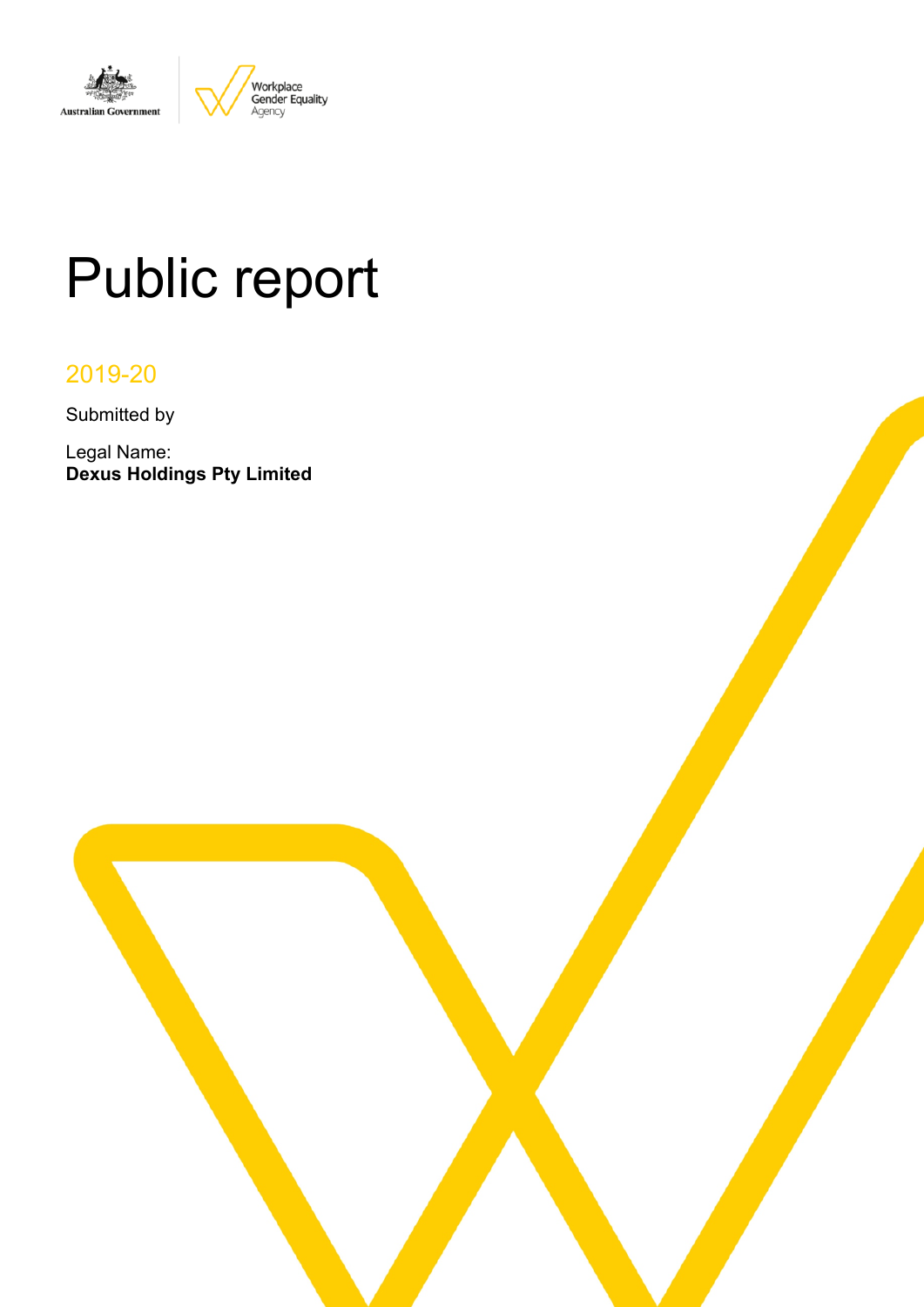

# Organisation and contact details

| Submitting organisation details | Legal name                                    | Dexus Holdings Pty Limited                                                           |
|---------------------------------|-----------------------------------------------|--------------------------------------------------------------------------------------|
|                                 | <b>ABN</b>                                    | 48110366946                                                                          |
|                                 | <b>ANZSIC</b>                                 | L Rental, Hiring and Real Estate Services<br>6712 Non-Residential Property Operators |
|                                 | <b>Business/trading name/s</b>                | Dexus                                                                                |
|                                 | ASX code (if applicable)                      | <b>DXS</b>                                                                           |
|                                 | <b>Postal address</b>                         | <b>PO Box R1822</b>                                                                  |
|                                 |                                               | ROYAL EXCHANGE NSW 1225                                                              |
|                                 |                                               | <b>AUSTRALIA</b>                                                                     |
|                                 | Organisation phone number                     | 0290171100                                                                           |
| <b>Reporting structure</b>      | <b>Ultimate parent</b>                        | Dexus Holdings Pty Limited                                                           |
|                                 | Number of employees covered by<br>this report | 600                                                                                  |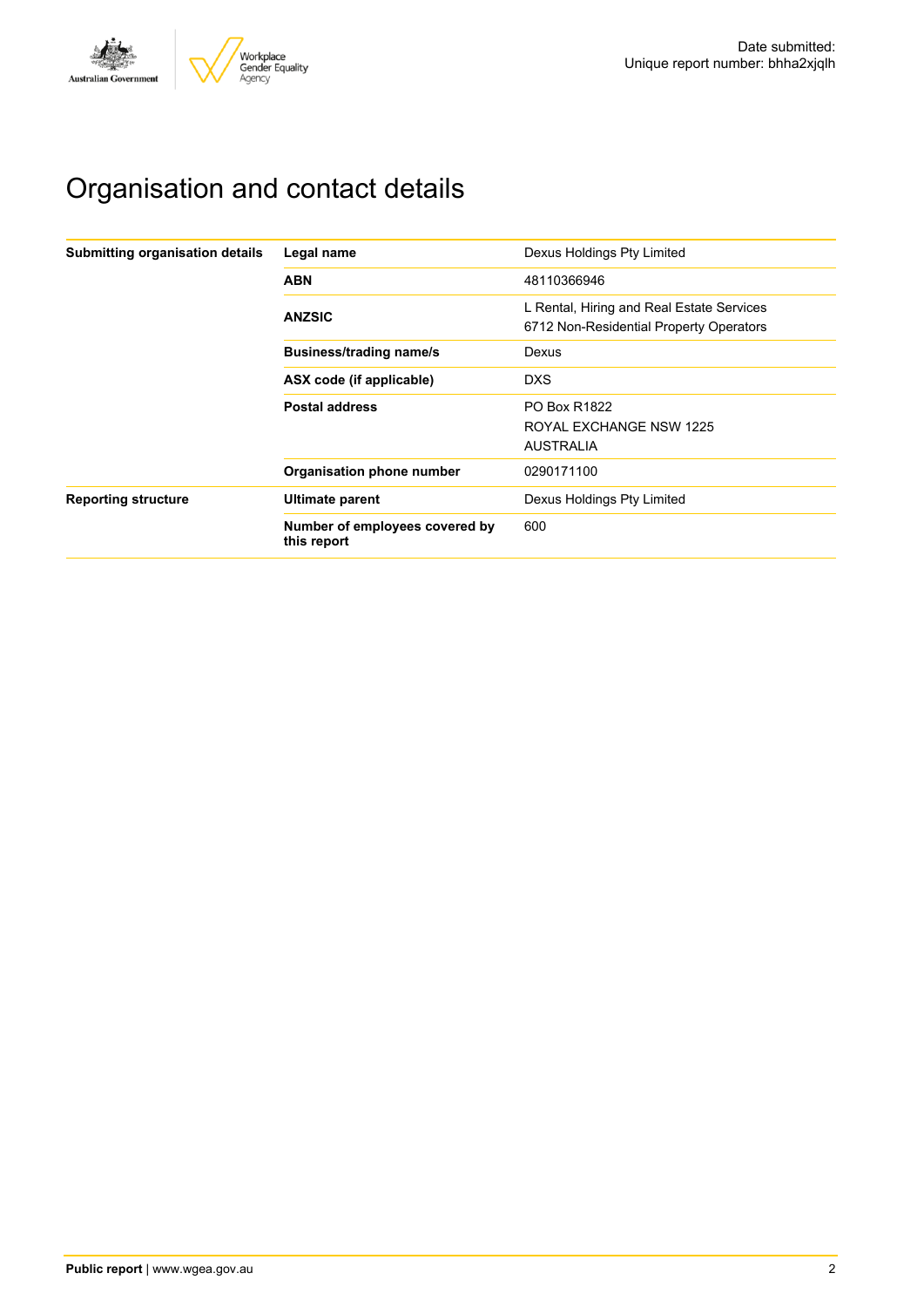

# All organisations covered by this report

| Legal name                      | <b>Business/trading name/s</b> |
|---------------------------------|--------------------------------|
| Dexus Holdings Pty Limited      | Dexus                          |
| Dexus Property Services Pty Ltd |                                |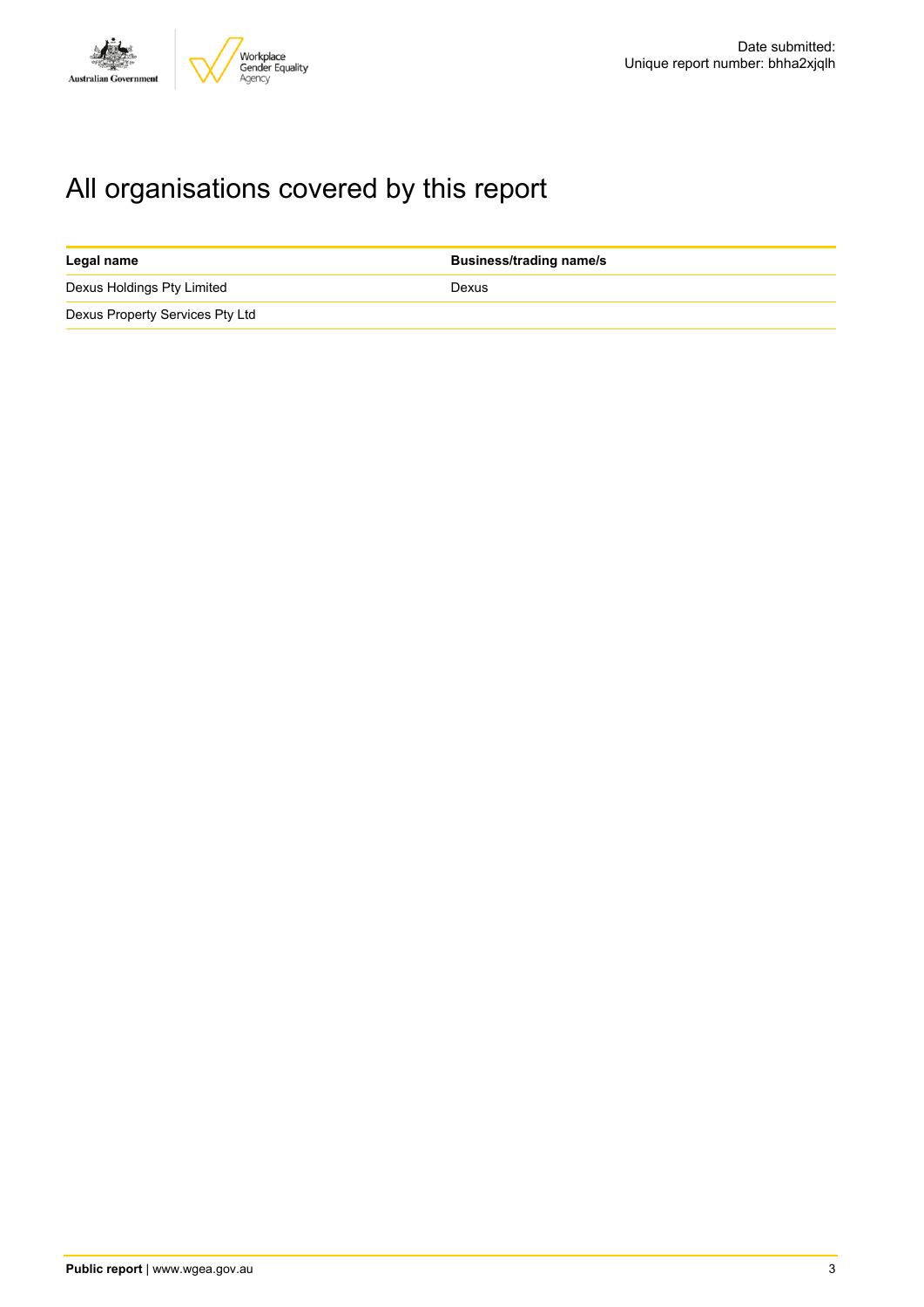

# Workplace profile

### **Manager**

|                                   |                        |                          | No. of employees         |                |                       |  |
|-----------------------------------|------------------------|--------------------------|--------------------------|----------------|-----------------------|--|
| Manager occupational categories   | Reporting level to CEO | <b>Employment status</b> | F.                       | M              | Total employees       |  |
|                                   |                        | Full-time permanent      | $\mathbf{0}$             | -1             |                       |  |
|                                   |                        | Full-time contract       | $\mathbf 0$              | $\Omega$       | $\mathbf{0}$          |  |
| CEO/Head of Business in Australia | 0                      | Part-time permanent      | $\Omega$                 | $\Omega$       | $\Omega$              |  |
|                                   |                        | Part-time contract       | $\mathbf{0}$             | $\Omega$       | $\mathbf{0}$          |  |
|                                   |                        | Casual                   | $\Omega$                 | $\Omega$       | $\Omega$              |  |
|                                   |                        | Full-time permanent      | $\overline{2}$           | $\overline{2}$ | $\overline{4}$        |  |
|                                   |                        | Full-time contract       | $\mathbf{0}$             | $\Omega$       | $\mathbf{0}$          |  |
| Key management personnel          | -1                     | Part-time permanent      | 0                        | 0              | $\mathbf{0}$          |  |
|                                   |                        | Part-time contract       | $\mathbf{0}$             | $\Omega$       | $\Omega$              |  |
|                                   |                        | Casual                   | $\mathbf 0$              | $\Omega$       | $\mathbf{0}$          |  |
|                                   |                        | Full-time permanent      | $\mathbf{0}$             | 4              | $\boldsymbol{\Delta}$ |  |
|                                   |                        | Full-time contract       | $\mathbf 0$              | $\Omega$       | $\mathbf{0}$          |  |
|                                   | -1                     | Part-time permanent      | $\mathbf{0}$             | $\Omega$       | $\Omega$              |  |
|                                   |                        | Part-time contract       | $\mathbf 0$              | $\Omega$       | $\mathbf{0}$          |  |
|                                   |                        | Casual                   | $\mathbf 0$              | $\Omega$       | $\Omega$              |  |
|                                   | -2                     | Full-time permanent      | 6                        | 20             | 26                    |  |
|                                   |                        | Full-time contract       | $\mathbf{0}$             | $\Omega$       | $\Omega$              |  |
| Other executives/General managers |                        | Part-time permanent      | 2                        | $\Omega$       | $\overline{2}$        |  |
|                                   |                        | Part-time contract       | $\Omega$                 | $\Omega$       | $\Omega$              |  |
|                                   |                        | Casual                   | $\mathbf 0$              | $\mathbf 0$    | $\mathbf{0}$          |  |
|                                   |                        | Full-time permanent      | 2                        | 5              | $\overline{7}$        |  |
|                                   |                        | Full-time contract       | $\Omega$                 | $\Omega$       | $\Omega$              |  |
|                                   | $-3$                   | Part-time permanent      | $\mathbf 0$              | $\Omega$       | $\mathbf{0}$          |  |
|                                   |                        | Part-time contract       | $\Omega$                 | $\Omega$       | $\Omega$              |  |
|                                   |                        | Casual                   | $\mathbf{0}$             | $\Omega$       | $\Omega$              |  |
|                                   |                        | Full-time permanent      | 3                        | 4              | $\overline{7}$        |  |
|                                   |                        | Full-time contract       | $\mathbf 0$              | $\Omega$       | $\mathbf{0}$          |  |
| Senior Managers                   | $-2$                   | Part-time permanent      | $\overline{\phantom{a}}$ | $\Omega$       | $\mathbf 1$           |  |
|                                   |                        | Part-time contract       | 0                        | $\Omega$       | $\mathbf{0}$          |  |
|                                   |                        | Casual                   | $\mathbf{0}$             | $\Omega$       | $\Omega$              |  |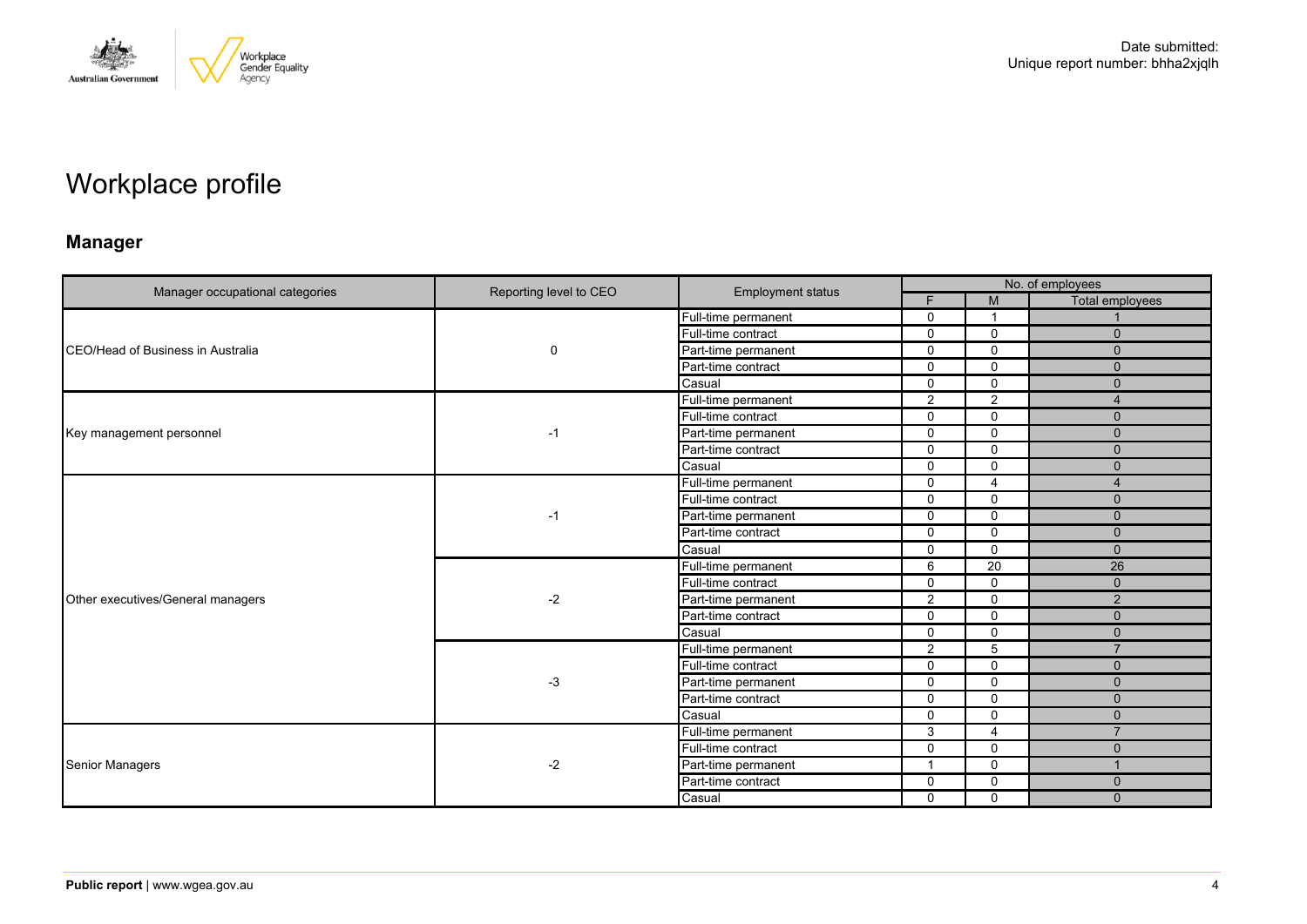

| Manager occupational categories | Reporting level to CEO | <b>Employment status</b> | No. of employees |                 |                        |  |
|---------------------------------|------------------------|--------------------------|------------------|-----------------|------------------------|--|
|                                 |                        |                          | F                | M               | <b>Total employees</b> |  |
|                                 |                        | Full-time permanent      | $\overline{22}$  | 42              | 64                     |  |
|                                 |                        | Full-time contract       | $\overline{2}$   | $\mathbf{1}$    | $\overline{3}$         |  |
|                                 | $-3$                   | Part-time permanent      | 5                | $\mathbf 0$     | 5                      |  |
|                                 |                        | Part-time contract       | $\mathbf 0$      | $\mathbf 0$     | $\mathbf{0}$           |  |
|                                 |                        | Casual                   | $\mathbf 0$      | $\mathbf 0$     | $\mathbf 0$            |  |
|                                 |                        | Full-time permanent      | $\overline{3}$   | $\overline{11}$ | 14                     |  |
|                                 |                        | Full-time contract       | $\overline{1}$   | $\mathbf{1}$    | $\overline{2}$         |  |
|                                 |                        | Part-time permanent      | $\overline{3}$   | $\mathsf 0$     | $\overline{3}$         |  |
|                                 |                        | Part-time contract       | $\mathbf 0$      | $\mathbf 0$     | $\mathbf 0$            |  |
|                                 |                        | Casual                   | $\mathsf{O}$     | $\mathbf{1}$    | $\overline{1}$         |  |
|                                 |                        | Full-time permanent      | 0                | $\mathbf 0$     | $\mathbf{0}$           |  |
|                                 |                        | Full-time contract       | $\mathsf{O}$     | $\mathbf 0$     | $\mathbf 0$            |  |
|                                 | -5                     | Part-time permanent      | $\overline{1}$   | $\mathsf 0$     | $\overline{1}$         |  |
|                                 |                        | Part-time contract       | $\mathbf 0$      | $\mathbf 0$     | $\mathbf{0}$           |  |
|                                 |                        | Casual                   | $\overline{0}$   | $\overline{0}$  | $\overline{0}$         |  |
|                                 | $-2$                   | Full-time permanent      | $\mathbf{3}$     | $\mathbf{1}$    | $\overline{4}$         |  |
|                                 |                        | Full-time contract       | $\overline{0}$   | $\mathbf 0$     | $\overline{0}$         |  |
|                                 |                        | Part-time permanent      | $\mathbf 0$      | $\mathbf 0$     | $\mathbf{0}$           |  |
|                                 |                        | Part-time contract       | $\overline{0}$   | $\overline{0}$  | $\overline{0}$         |  |
|                                 |                        | Casual                   | $\mathbf 0$      | $\mathbf 0$     | $\mathbf{0}$           |  |
|                                 | $-3$                   | Full-time permanent      | $\overline{11}$  | 5               | 16                     |  |
|                                 |                        | Full-time contract       | $\overline{2}$   | $\mathbf 0$     | $\overline{2}$         |  |
|                                 |                        | Part-time permanent      | $\overline{2}$   | $\mathbf 0$     | $\overline{2}$         |  |
|                                 |                        | Part-time contract       | $\mathbf 0$      | $\mathbf 0$     | $\pmb{0}$              |  |
|                                 |                        | Casual                   | $\mathbf 0$      | $\mathbf 0$     | $\mathbf 0$            |  |
| Other managers                  |                        | Full-time permanent      | $\overline{28}$  | $\overline{22}$ | 50                     |  |
|                                 |                        | Full-time contract       | $\overline{2}$   | 5               | $\overline{7}$         |  |
|                                 | -4                     | Part-time permanent      | 3                | $\mathbf 0$     | $\overline{3}$         |  |
|                                 |                        | Part-time contract       | $\mathbf 0$      | $\mathbf 0$     | $\pmb{0}$              |  |
|                                 |                        | Casual                   | 0                | $\mathsf 0$     | $\mathbf 0$            |  |
|                                 |                        | Full-time permanent      | 6                | $\overline{7}$  | 13                     |  |
|                                 |                        | Full-time contract       | $\overline{1}$   | 0               | $\overline{1}$         |  |
|                                 | -5                     | Part-time permanent      | $\mathbf 0$      | $\mathbf 0$     | $\mathbf{0}$           |  |
|                                 |                        | Part-time contract       | $\overline{1}$   | $\overline{0}$  | $\overline{1}$         |  |
|                                 |                        | Casual                   | $\mathbf 0$      | $\mathbf 0$     | $\mathbf{0}$           |  |
|                                 | -6                     | Full-time permanent      | -1               | $\mathbf 0$     |                        |  |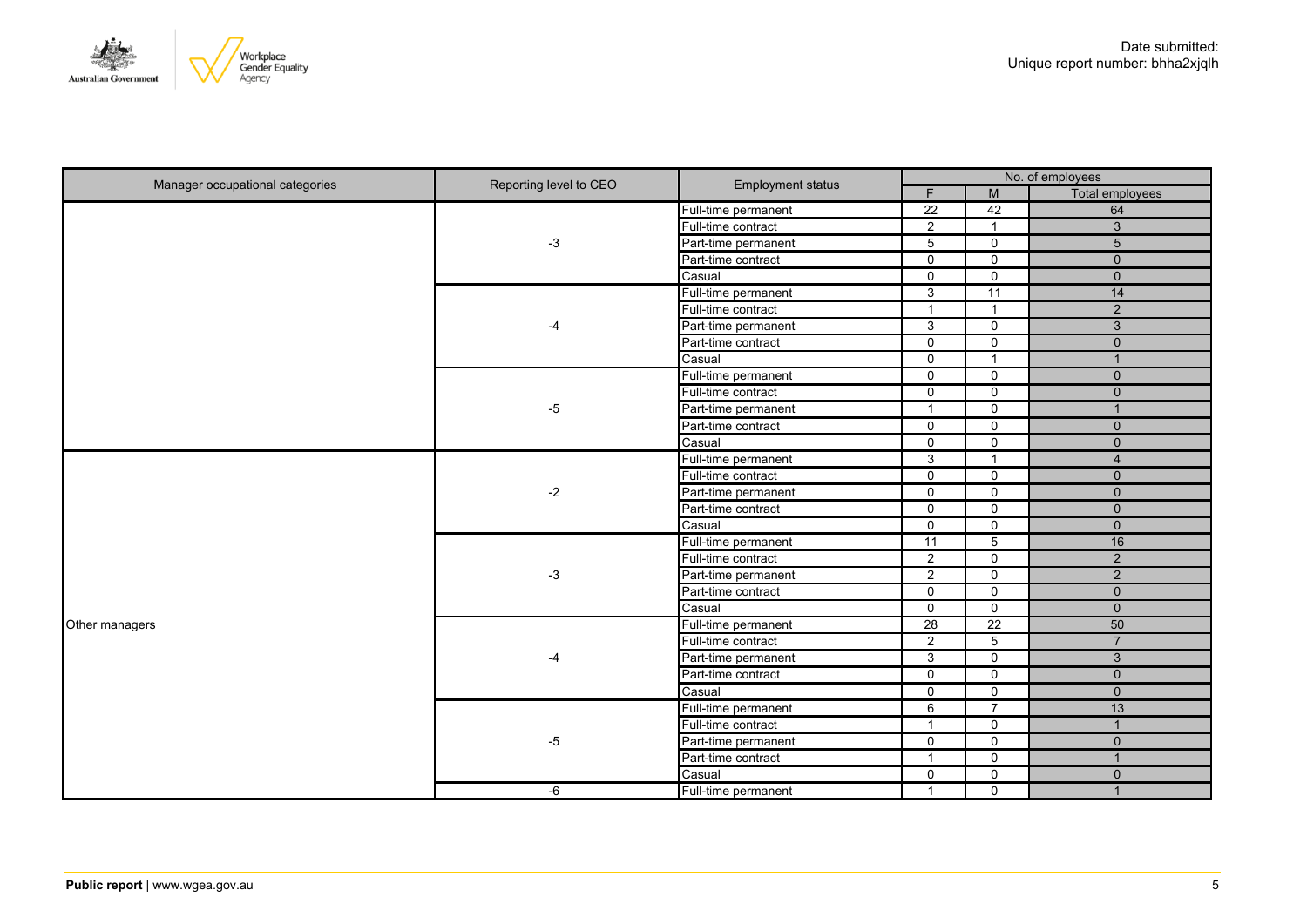

|                                 |                        |                          | No. of employees |     |                 |  |
|---------------------------------|------------------------|--------------------------|------------------|-----|-----------------|--|
| Manager occupational categories | Reporting level to CEO | <b>Employment status</b> |                  | M   | Total employees |  |
|                                 |                        | Full-time contract       |                  |     |                 |  |
|                                 |                        | Part-time permanent      |                  |     |                 |  |
|                                 |                        | Part-time contract       |                  |     |                 |  |
|                                 |                        | Casual                   |                  |     |                 |  |
| Grand total: all managers       |                        |                          |                  | 132 | 245             |  |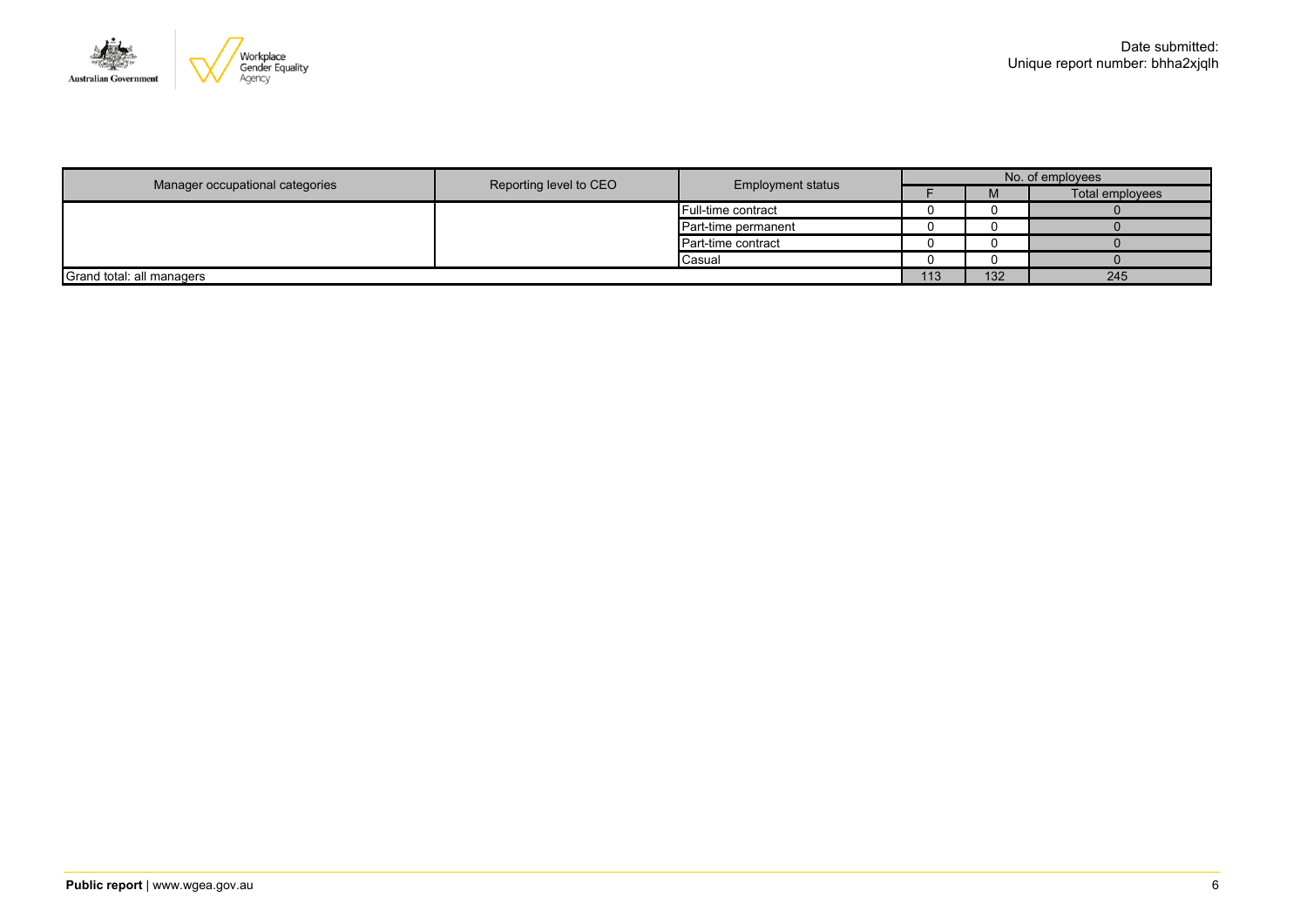

# Workplace profile

### **Non-manager**

| Non-manager occupational categories |                          | No. of employees (excluding graduates and apprentices) No. of graduates (if applicable) No. of apprentices (if applicable) |                         |              |                |              |              |                 |
|-------------------------------------|--------------------------|----------------------------------------------------------------------------------------------------------------------------|-------------------------|--------------|----------------|--------------|--------------|-----------------|
|                                     | <b>Employment status</b> |                                                                                                                            | M                       | F            | M              | F.           | M            | Total employees |
|                                     | Full-time permanent      | 94                                                                                                                         | $\overline{71}$         | 0            | 0              | 0            | $\mathbf 0$  | 165             |
|                                     | Full-time contract       | 14                                                                                                                         | 6                       | $\mathbf 0$  | 0              | 0            | $\mathbf 0$  | 20              |
| Professionals                       | Part-time permanent      | 13                                                                                                                         | $\mathbf 0$             | $\Omega$     | $\Omega$       | $\Omega$     | $\Omega$     | 13              |
|                                     | Part-time contract       |                                                                                                                            | $\mathbf 0$             | $\mathbf 0$  | 0              | 0            | $\mathbf 0$  |                 |
|                                     | Casual                   | $\Omega$                                                                                                                   | 3                       | $\mathbf 0$  | $\mathbf 0$    | 0            | $\mathbf 0$  | 3               |
|                                     | Full-time permanent      | 3                                                                                                                          | 13                      | $\mathbf 0$  | $\mathbf 0$    | $\Omega$     | $\mathbf 0$  | 16              |
|                                     | Full-time contract       |                                                                                                                            | 4                       | 0            | $\mathbf 0$    | 0            | $\mathbf 0$  | 5               |
| Technicians and trade               | Part-time permanent      | $\Omega$                                                                                                                   | $\mathbf 0$             | $\mathbf 0$  | $\mathbf 0$    | 0            | $\mathbf 0$  | $\Omega$        |
|                                     | Part-time contract       | $\Omega$                                                                                                                   | $\mathbf 0$             | $\mathbf 0$  | $\mathbf 0$    | $\Omega$     | $\mathbf 0$  | $\Omega$        |
|                                     | Casual                   | $\mathbf{0}$                                                                                                               | $\overline{\mathbf{1}}$ | $\mathbf 0$  | $\mathbf 0$    | $\mathbf 0$  | $\mathbf 0$  |                 |
|                                     | Full-time permanent      | $\Omega$                                                                                                                   | $\mathbf 0$             | 0            | 0              | $\Omega$     | $\mathbf{0}$ | $\Omega$        |
|                                     | Full-time contract       | $\Omega$                                                                                                                   | $\mathbf 0$             | $\mathbf 0$  | $\Omega$       | $\Omega$     | $\mathbf 0$  | $\Omega$        |
| Community and personal service      | Part-time permanent      | 0                                                                                                                          | $\mathbf 0$             | $\mathbf 0$  | $\mathbf 0$    | $\mathbf 0$  | $\mathbf 0$  | $\mathbf{0}$    |
|                                     | Part-time contract       | $\Omega$                                                                                                                   | $\mathbf 0$             | 0            | 0              | 0            | 0            | $\mathbf{0}$    |
|                                     | Casual                   | $\Omega$                                                                                                                   | $\Omega$                | $\mathbf{0}$ | $\Omega$       | $\Omega$     | $\Omega$     | $\Omega$        |
|                                     | Full-time permanent      | 51                                                                                                                         | 14                      | 5            | $\overline{1}$ | $\mathbf{0}$ | $\mathbf 0$  | 71              |
|                                     | Full-time contract       | 8                                                                                                                          | 0                       | $\mathbf 0$  | 0              | 0            | $\mathbf 0$  | 8               |
| Clerical and administrative         | Part-time permanent      | 9                                                                                                                          |                         | $\mathbf 0$  | $\Omega$       | $\Omega$     | $\mathbf 0$  | 10              |
|                                     | Part-time contract       | 3                                                                                                                          | $\mathbf 0$             | $\mathbf 0$  | $\mathbf 0$    | $\mathbf 0$  | $\mathbf 0$  | 3               |
|                                     | Casual                   | 21                                                                                                                         | $\overline{7}$          | 0            | $\mathbf 0$    | 0            | $\mathbf 0$  | 28              |
|                                     | Full-time permanent      | 5                                                                                                                          | $\overline{4}$          | $\mathbf 0$  | $\Omega$       | 0            | $\Omega$     | 9               |
|                                     | Full-time contract       | $\Omega$                                                                                                                   | $\mathbf 0$             | $\mathbf{0}$ | $\mathbf{0}$   | $\Omega$     | $\Omega$     | $\Omega$        |
| Sales                               | Part-time permanent      | $\overline{2}$                                                                                                             | $\mathbf 0$             | $\mathbf 0$  | $\mathbf 0$    | 0            | 0            | 2               |
|                                     | Part-time contract       | $\Omega$                                                                                                                   | 0                       | $\mathbf 0$  | $\Omega$       | 0            | $\mathbf 0$  | $\Omega$        |
|                                     | Casual                   | $\Omega$                                                                                                                   | $\mathbf 0$             | $\mathbf 0$  | 0              | 0            | $\mathbf 0$  | $\Omega$        |
|                                     | Full-time permanent      | $\mathbf{0}$                                                                                                               | $\mathbf 0$             | $\mathbf 0$  | $\mathbf 0$    | 0            | 0            | $\mathbf{0}$    |
|                                     | Full-time contract       | 0                                                                                                                          | $\mathbf{0}$            | $\mathbf 0$  | $\Omega$       | 0            | $\Omega$     | $\Omega$        |
| Machinery operators and drivers     | Part-time permanent      | $\Omega$                                                                                                                   | $\mathbf 0$             | $\mathbf 0$  | 0              | 0            | $\mathbf 0$  | $\Omega$        |
|                                     | Part-time contract       | $\Omega$                                                                                                                   | $\mathbf 0$             | $\mathbf 0$  | $\mathbf 0$    | $\mathbf 0$  | $\mathbf 0$  | $\mathbf{0}$    |
|                                     | Casual                   | $\Omega$                                                                                                                   | $\mathbf 0$             | $\mathbf 0$  | $\Omega$       | $\Omega$     | $\mathbf 0$  | $\Omega$        |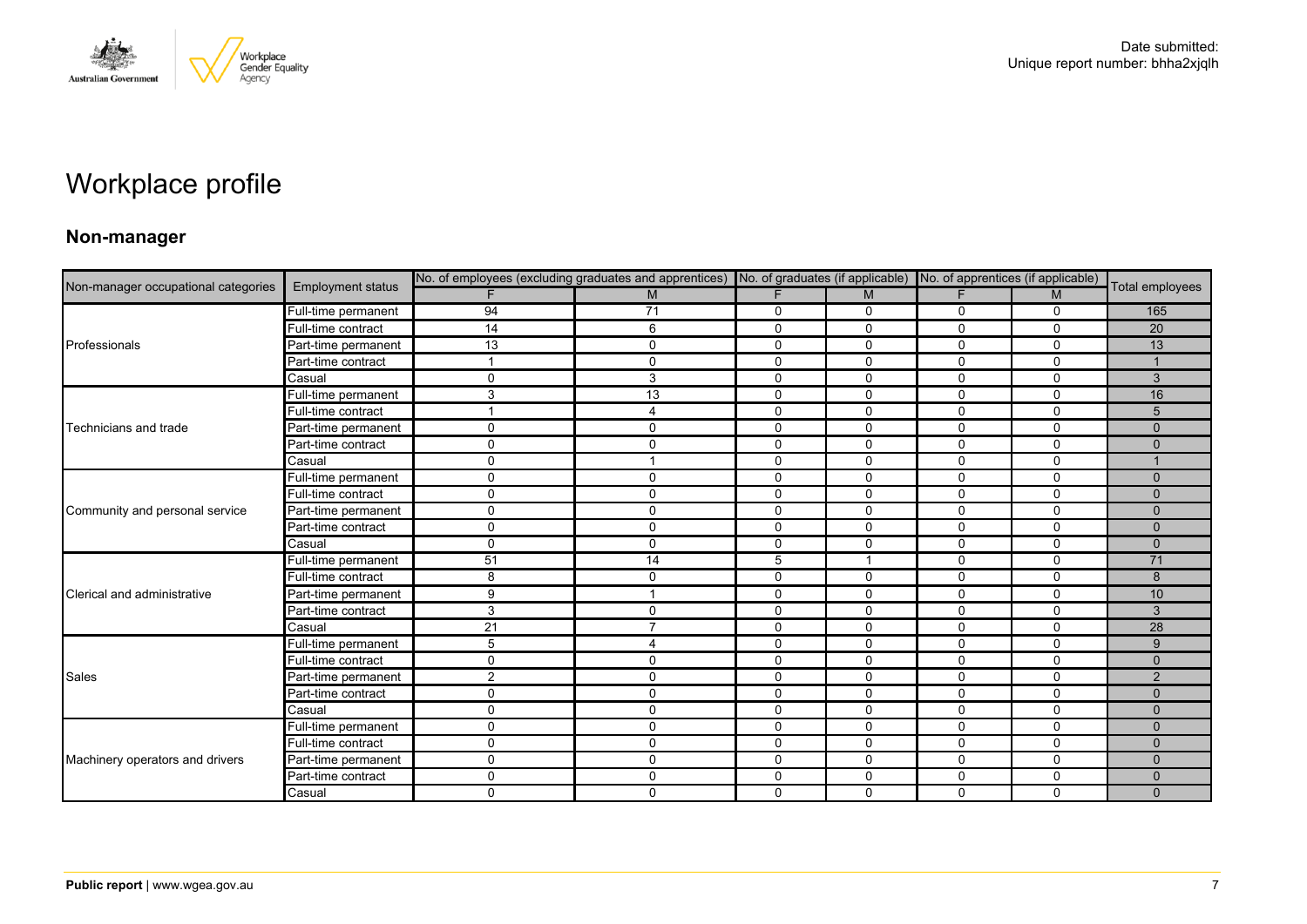

|                                     | <b>Employment status</b> | No. of employees (excluding graduates and apprentices) No. of graduates (if applicable) No. of apprentices (if applicable) Total employees |     |  |  |  |  |     |
|-------------------------------------|--------------------------|--------------------------------------------------------------------------------------------------------------------------------------------|-----|--|--|--|--|-----|
| Non-manager occupational categories |                          |                                                                                                                                            | М   |  |  |  |  |     |
|                                     | Full-time permanent      |                                                                                                                                            |     |  |  |  |  |     |
|                                     | Full-time contract       |                                                                                                                                            |     |  |  |  |  |     |
| Labourers                           | Part-time permanent      |                                                                                                                                            |     |  |  |  |  |     |
|                                     | Part-time contract       |                                                                                                                                            |     |  |  |  |  |     |
|                                     | Casual                   |                                                                                                                                            |     |  |  |  |  |     |
|                                     | Full-time permanent      |                                                                                                                                            |     |  |  |  |  |     |
|                                     | Full-time contract       |                                                                                                                                            |     |  |  |  |  |     |
| <b>Others</b>                       | Part-time permanent      |                                                                                                                                            |     |  |  |  |  |     |
|                                     | Part-time contract       |                                                                                                                                            |     |  |  |  |  |     |
|                                     | Casual                   |                                                                                                                                            |     |  |  |  |  |     |
| Grand total: all non-managers       |                          | 225                                                                                                                                        | 124 |  |  |  |  | 355 |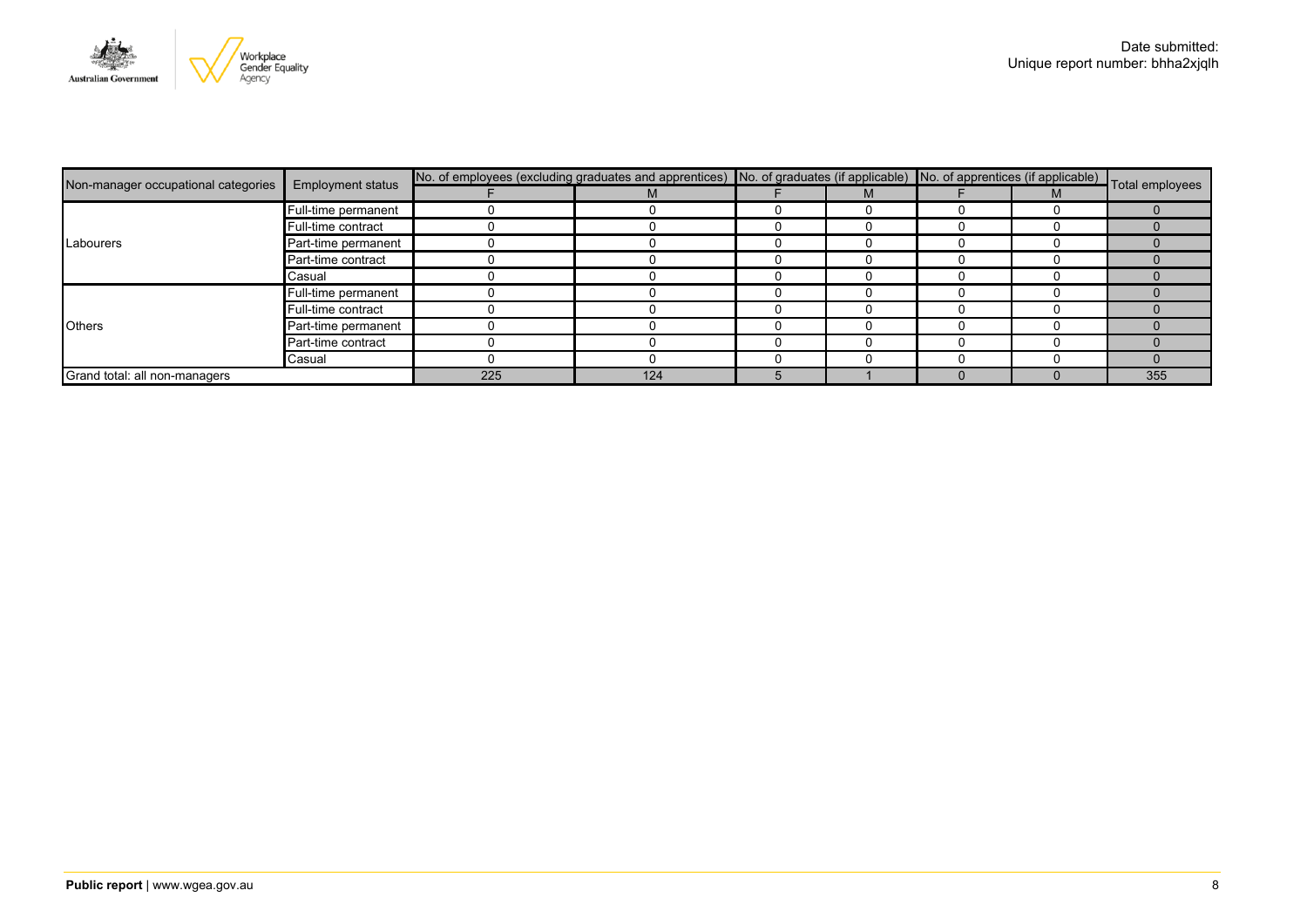

# Reporting questionnaire

### **Gender equality indicator 1: Gender composition of workforce**

This indicator seeks information about the gender composition of relevant employers in a standardised format, to enable the aggregation of data across and within industries. The aggregated data in your workplace profile assists relevant employers in understanding the characteristics of their workforce, including in relation to occupational segregation, the position of women and men in management within their industry or sector, and patterns of potentially insecure employment.

### **NB. IMPORTANT:**

**• References to the Act mean the Workplace Gender Equality Act 2012.**

• A formal 'policy' and/or 'formal strategy' in this questionnaire refers to formal policies and/or strategies that are **either standalone or contained within another formal policy/formal strategy.**

• Data provided in this reporting questionnaire covers the TOTAL reporting period from 1 April 2019 to 31 March 2020. (This differs from the workplace profile data which is taken at a point-in-time during the reporting period).

- **• Answers need to reflect ALL organisations covered in this report.**
- . If you select "NO, Insufficient resources/expertise" to any option, this may cover human or financial resources.
- **1. Do you have formal policies and/or formal strategies in place that SPECIFICALLY SUPPORT GENDER EQUALITY relating to the following?**

### **1.1 Recruitment**

- $\boxtimes$  Yes (select all applicable answers)
	- $\mathbb{\dot{A}}$  Policy
	- $\boxtimes$  Strategy
- No (you may specify why no formal policy or formal strategy is in place)
	- $\Box$  Currently under development, please enter date this is due to be completed
		- $\overline{\Box}$  Insufficient resources/expertise
		- $\Box$  Not a priority

### **1.2 Retention**

- $\boxtimes$  Yes (select all applicable answers)
	- $\boxtimes$  Policy
	- $\boxtimes$  Strategy
- No (you may specify why no formal policy or formal strategy is in place)
	- $\Box$  Currently under development, please enter date this is due to be completed
		- Insufficient resources/expertise
		- Not a priority

#### **1.3 Performance management processes**

- $\boxtimes$  Yes (select all applicable answers)
	- $\boxtimes$  Policy
	- $\boxtimes$  Strategy
- $\Box$  No (you may specify why no formal policy or formal strategy is in place)
	- $\Box$  Currently under development, please enter date this is due to be completed
	- $\Box$  Insufficient resources/expertise
	- $\Box$  Not a priority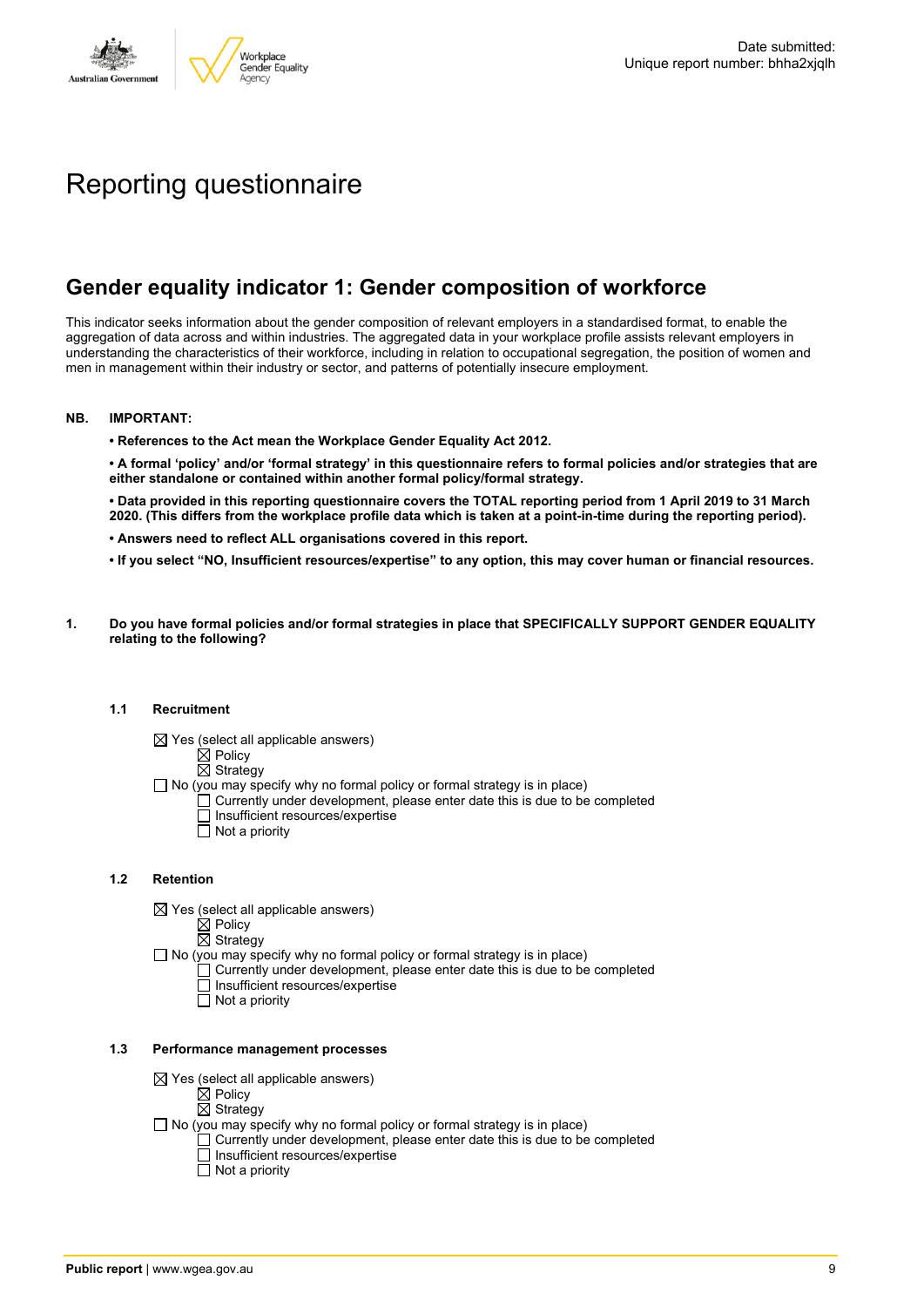



### **1.4 Promotions**

 $\boxtimes$  Yes (select all applicable answers)

 $\boxtimes$  Policy

- $\overline{\boxtimes}$  Strategy
- $\Box$  No (you may specify why no formal policy or formal strategy is in place)
	- $\Box$  Currently under development, please enter date this is due to be completed □ Insufficient resources/expertise
		- $\overline{\Box}$  Not a priority

### **1.5 Talent identification/identification of high potentials**

- $\boxtimes$  Yes (select all applicable answers)
	- $\boxtimes$  Policy
	- $\overline{\boxtimes}$  Strategy
- $\Box$  No (you may specify why no formal policy or formal strategy is in place)
	- Currently under development, please enter date this is due to be completed Insufficient resources/expertise
		- $\overline{\Box}$  Not a priority

### **1.6 Succession planning**

- $\boxtimes$  Yes (select all applicable answers)
	- $\boxtimes$  Policy
	- $\overline{\boxtimes}$  Strategy
- $\Box$  No (you may specify why no formal policy or formal strategy is in place)
	- $\Box$  Currently under development, please enter date this is due to be completed Insufficient resources/expertise
	- Not a priority

### **1.7 Training and development**

- $\boxtimes$  Yes (select all applicable answers)
	- $\mathbb{\dot{Z}}$  Policy
		- $\boxtimes$  Strategy
- $\Box$  No (you may specify why no formal policy or formal strategy is in place)
	- Currently under development, please enter date this is due to be completed Insufficient resources/expertise
		- $\Box$  Not a priority

### **1.8 Key performance indicators for managers relating to gender equality**

- $\boxtimes$  Yes (select all applicable answers)
	- $\boxtimes$  Policy
	- $\boxtimes$  Strategy
- $\Box$  No (you may specify why no formal policy or formal strategy is in place)
	- $\Box$  Currently under development, please enter date this is due to be completed Insufficient resources/expertise
		- Not a priority

### **1.9 Gender equality overall**

- $\boxtimes$  Yes (select all applicable answers)
	- $\mathbb{\dot{A}}$  Policy
	- $\boxtimes$  Strategy
- $\Box$  No (you may specify why no formal policy or formal strategy is in place)
	- $\Box$  Currently under development, please enter date this is due to be completed □ Insufficient resources/expertise
		- $\Box$  Not a priority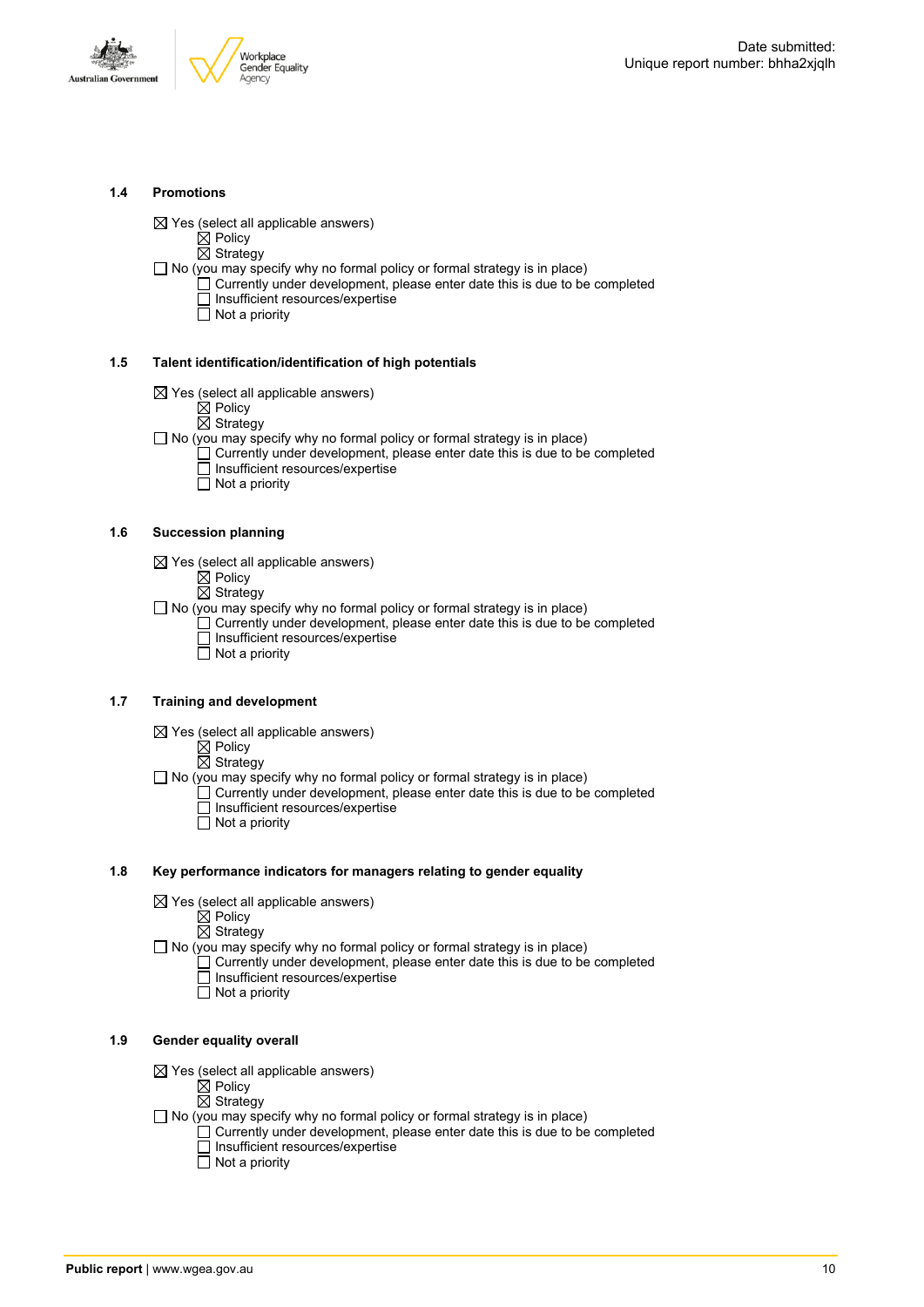



**1.10 How many employees were promoted during the reporting period against each category below? IMPORTANT: Because promotions are included in the number of appointments in Q1.11, the number of promotions should never exceed appointments.**

|                                         |        | Managers |        | Non-managers |
|-----------------------------------------|--------|----------|--------|--------------|
|                                         | Female | Male     | Female | Male         |
| Permanent/ongoing full-time employees   | 21     | 21       | 14     | 10           |
| Permanent/ongoing part-time employees   | 0      | 0        |        | 0            |
| Fixed-term contract full-time employees | 0      | 0        | 0      | U            |
| Fixed-term contract part-time employees | 0      | 0        | 0      |              |
| Casual employees                        | 0      | 0        | C      |              |

**1.11 How many appointments in total were made to manager and non-manager roles (based on WGEA-defined managers/non-managers) during the reporting period (add the number of external appointments and internal promotions together)?**

|                                                                         | Female | Male |
|-------------------------------------------------------------------------|--------|------|
| Number of appointments made to MANAGER roles (including promotions)     | 29     |      |
| Number of appointments made to NON-MANAGER roles (including promotions) | 33     |      |

**1.12 How many employees resigned during the reporting period against each category below?**

|                                         | Managers |      | Non-managers |      |  |
|-----------------------------------------|----------|------|--------------|------|--|
|                                         | Female   | Male | Female       | Male |  |
| Permanent/ongoing full-time employees   | 4        | 6    | 22           | 13   |  |
| Permanent/ongoing part-time employees   | 4        | 0    | 2            | 0    |  |
| Fixed-term contract full-time employees | C        | 0    | 5            | າ    |  |
| Fixed-term contract part-time employees |          | 0    |              | 0    |  |
| Casual employees                        | C        | 0    | 6            | 0    |  |

**1.13 If your organisation would like to provide additional information relating to gender equality indicator 1, please do so below.**

### **Gender equality indicator 2: Gender composition of governing bodies**

Gender composition of governing bodies is an indicator of gender equality at the highest level of organisational leadership and decision-making. This gender equality indicator seeks information on the representation of women and men on governing bodies. The term "governing body" in relation to a relevant employer is broad and depends on the nature of your organisation. It can mean the board of directors, trustees, committee of management, council or other governing authority of the employer.

- 2. The organisation(s) you are reporting on will have a governing body. In the Act, governing body is defined as "the board of directors, trustees, committee of management, council or other governing authority of the employer". This question relates to the highest governing body for your Australian entity, even if it is located overseas.
	- **2.1 Please answer the following questions relating to each governing body covered in this report.**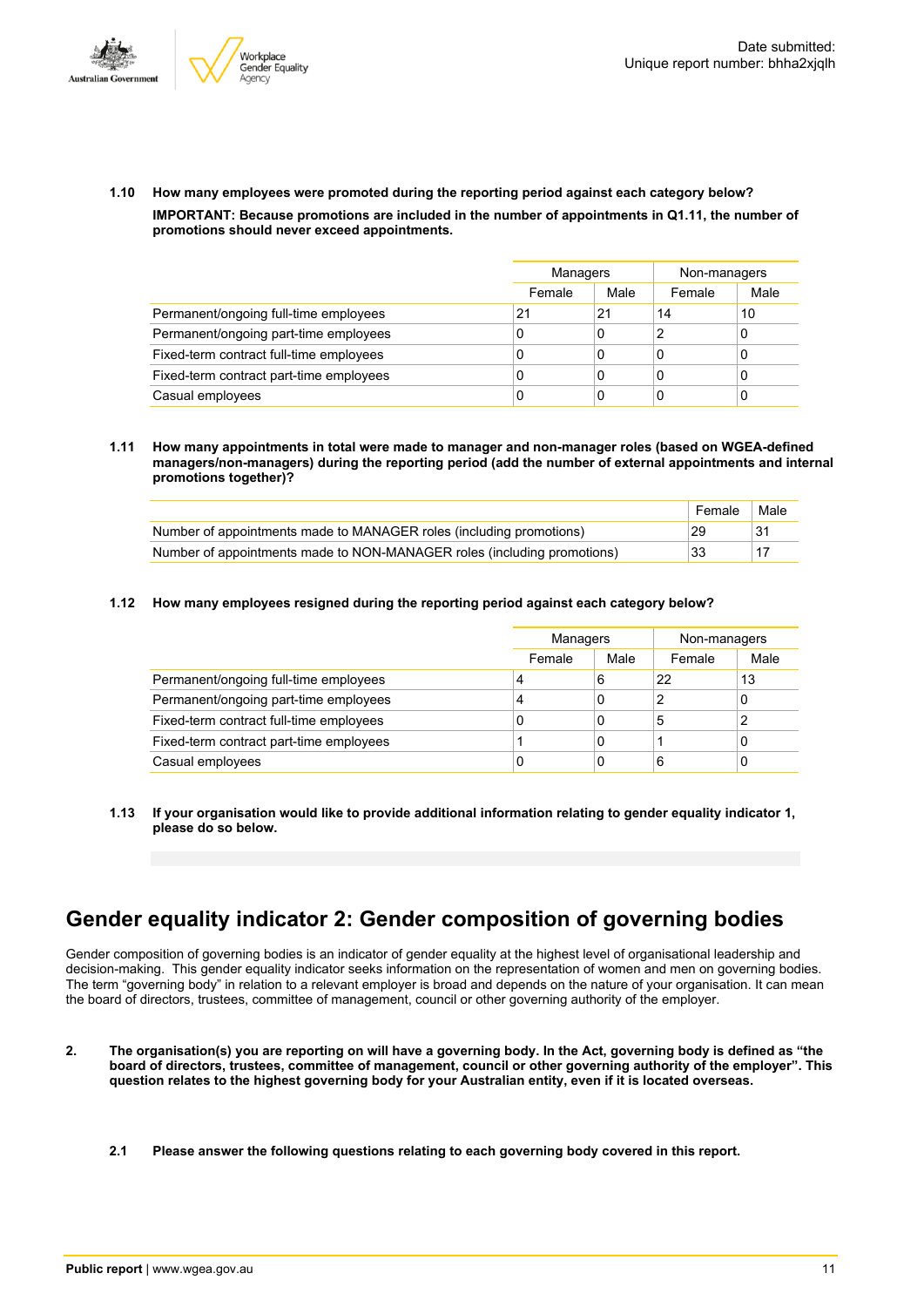

**Note: If this report covers more than one organisation, the questions below will be repeated for each organisation before proceeding to question 2.2.**

If your organisation's governing body is the same as your parent entity's, you will need to add your **organisation's name BUT the numerical details of your parent entity's governing body.**

### **2.1a.1 Organisation name?**

Dexus Holdings Pty Ltd

2.1b.1 What gender is the Chair on this governing body (if the role of the Chair rotates, enter the gender of the **Chair at your last meeting)?**

### **2.1c.1 How many other members are on this governing body (excluding the Chair/s)?**

|        | emale |   |
|--------|-------|---|
| Number |       | 6 |

### **2.1d.1 Has a target been set to increase the representation of women on this governing body?**

```
\Box Yes
```
 $\boxtimes$  No (you may specify why a target has not been set)

 $\overleftrightarrow{\boxtimes}$  Governing body/board has gender balance (e.g. 40% women/40% men/20% either)

Currently under development, please enter date this is due to be completed

 $\overline{\Box}$  Insufficient resources/expertise

 $\square$  Do not have control over governing body/board appointments (provide details why):

- $\Box$  Not a priority
- Other (provide details):

#### **2.1g.1 Are you reporting on any other organisations in this report?**

Yes No

- 2.2 Do you have a formal selection policy and/or formal selection strategy for governing body members for ALL **organisations covered in this report?**
	- $\boxtimes$  Yes (select all applicable answers)

 $\overline{\boxtimes}$  Policy

 $\boxtimes$  Strategy

 $\Box$  No (you may specify why no formal selection policy or formal selection strategy is in place)

- In place for some governing bodies
- Currently under development, please enter date this is due to be completed
- Insufficient resources/expertise
- $\Box$  Do not have control over governing body appointments (provide details why)
- $\overline{\Box}$  Not a priority
- $\Box$  Other (provide details):
- **2.3 Does your organisation operate as a partnership structure (i.e. select NO if your organisation is an "incorporated" entity - Pty Ltd, Ltd or Inc; or an "unincorporated" entity)?**
	- Yes  $\overline{\boxtimes}$  No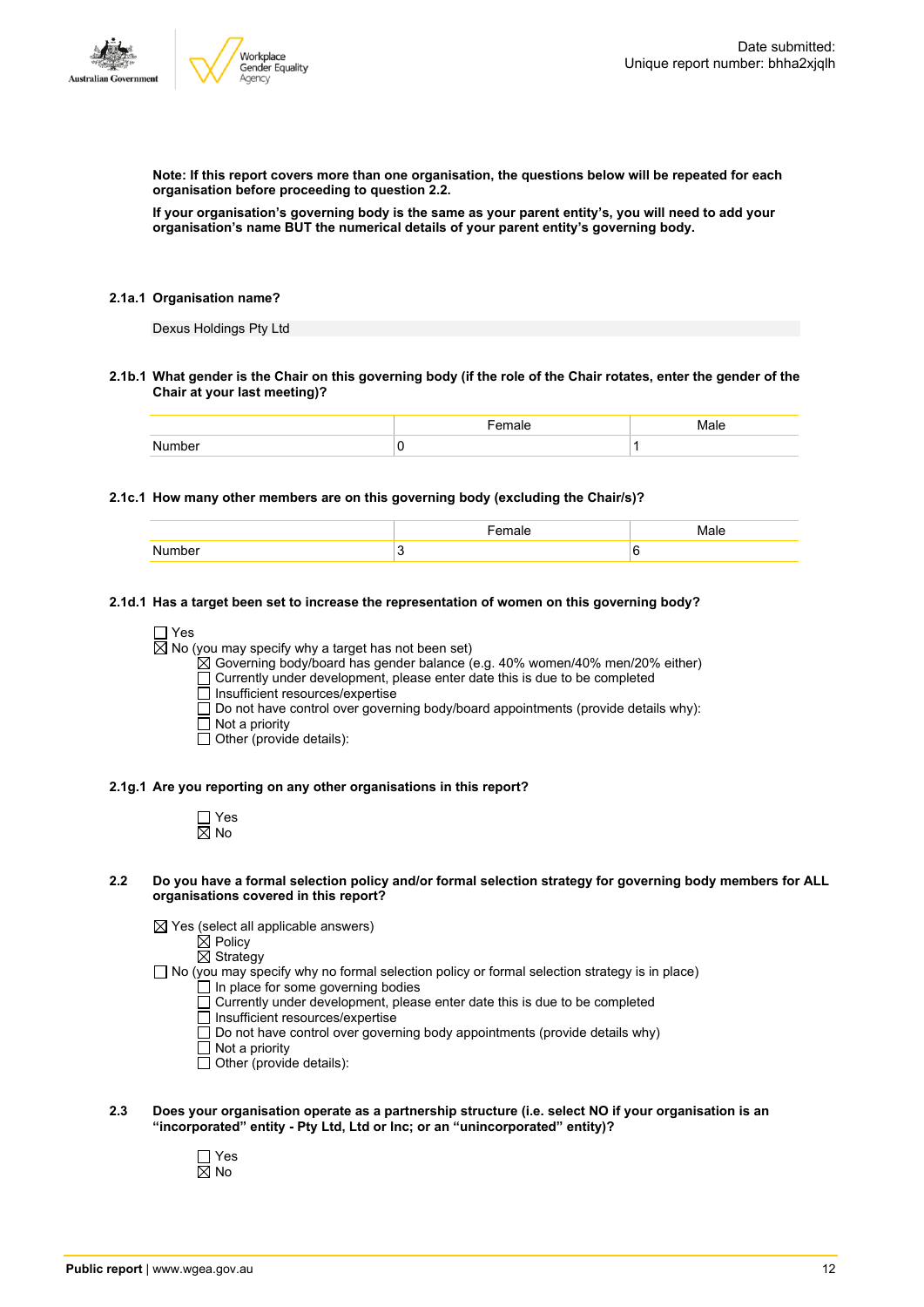

**2.5 If your organisation would like to provide additional information relating to gender equality indicator 2, please do so below.**

### **Gender equality indicator 3: Equal remuneration between women and men**

Equal remuneration between women and men is a key component of improving women's economic security and progressing gender equality.

- **3. Do you have a formal policy and/or formal strategy on remuneration generally?**
	- $\boxtimes$  Yes (select all applicable answers)
		- $\mathbb{\dot{Z}}$  Policy
		-
		- $\boxtimes$  Strategy
	- $\Box$  No (you may specify why no formal policy or formal strategy is in place)
		- $\Box$  Currently under development, please enter date this is due to be completed
		- Insufficient resources/expertise
		- Salaries set by awards/industrial or workplace agreements
		- $\Box$  Non-award employees paid market rate
		- $\Box$  Not a priority
		- $\Box$  Other (provide details):

#### **3.1 Are specific gender pay equity objectives included in your formal policy and/or formal strategy?**

 $\boxtimes$  Yes (provide details in question 3.2 below)

 $\Box$  No (you may specify why pay equity objectives are not included in your formal policy or formal strategy)

- $\Box$  Currently under development, please enter date this is due to be completed
- Salaries set by awards/industrial or workplace agreements
- □ Insufficient resources/expertise<br>□ Non-award employees paid ma
- $\overline{\Box}$  Non-award employees paid market rate
- $\Box$  Not a priority
- $\Box$  Other (provide details):

### 3.2 Does your formal policy and/or formal strategy include any of the following gender pay equity objectives **(select all applicable answers)?**

- $\boxtimes$  To achieve gender pay equity
- $\overline{\boxtimes}$  To ensure no gender bias occurs at any point in the remuneration review process (for example at
- commencement, at annual salary reviews, out-of-cycle pay reviews, and performance pay reviews)
- $\Box$  To be transparent about pay scales and/or salary bands
- $\overline{\boxtimes}$  To ensure managers are held accountable for pay equity outcomes
- $\boxtimes$  To implement and/or maintain a transparent and rigorous performance assessment process
- $\Box$  Other (provide details):

### 4. Have you analysed your payroll to determine if there are any remuneration gaps between women and men (i.e. **conducted a gender pay gap analysis)?**

 $\boxtimes$  Yes - the most recent gender remuneration gap analysis was undertaken:

- $\boxtimes$  Within last 12 months
- $\overline{\Box}$  Within last 1-2 years
- $\Box$  More than 2 years ago but less than 4 years ago
- $\Box$  Other (provide details):

 $\Box$  No (you may specify why you have not analysed your payroll for gender remuneration gaps)

- $\Box$  Currently under development, please enter date this is due to be completed
- $\Box$  Insufficient resources/expertise

 $\Box$  Salaries for ALL employees (including managers) are set by awards or industrial agreements AND there is no room for discretion in pay changes (for example because pay increases occur only when there is a change in tenure or qualifications)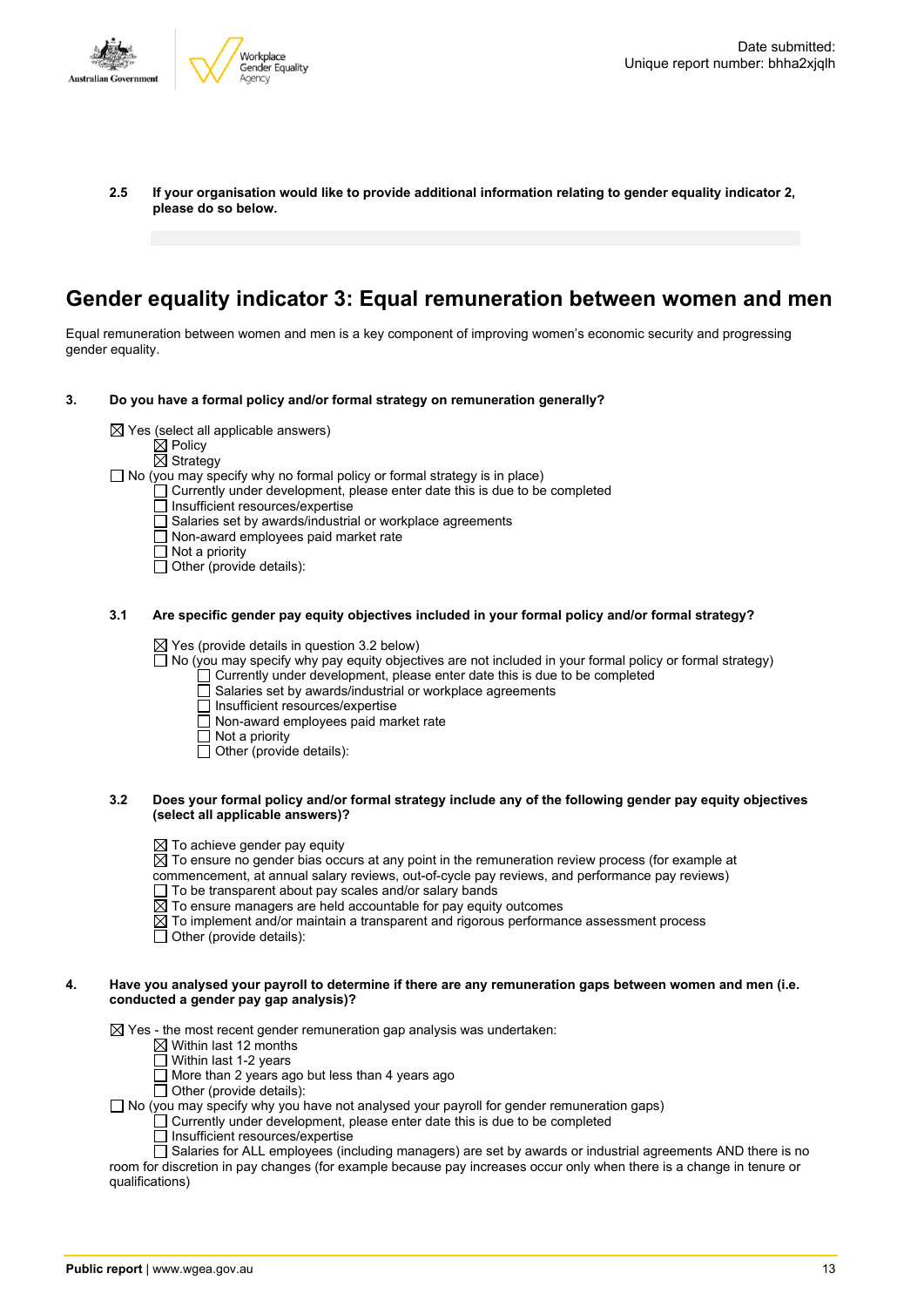

Salaries for SOME or ALL employees (including managers) are set by awards or industrial agreements and there IS room for discretion in pay changes (because pay increases can occur with some discretion such as performance assessments)

Non-award employees paid market rate

 $\Box$  Not a priority

- $\Box$  Other (provide details):
- 4.01 You may provide details below on the type of gender remuneration gap analysis that has been undertaken **(for example like-for-like and/or organisation-wide).**

Organisation-wide / compensation band based

### **4.1 Did you take any actions as a result of your gender remuneration gap analysis?**

 $\boxtimes$  Yes – indicate what actions were taken (select all applicable answers)

- $\boxtimes$  Created a pay equity strategy or action plan
	- Identified cause/s of the gaps
- Reviewed remuneration decision-making processes
- $\Box$  Analysed commencement salaries by gender to ensure there are no pay gaps
- Analysed performance ratings to ensure there is no gender bias (including unconscious bias)
- Analysed performance pay to ensure there is no gender bias (including unconscious bias)
- Trained people-managers in addressing gender bias (including unconscious bias)
- $\boxtimes$  Set targets to reduce any organisation-wide gaps
- $\overline{\boxtimes}$  Reported pay equity metrics (including gender pay gaps) to the governing body
- $\boxtimes$  Reported pay equity metrics (including gender pay gaps) to the executive
- $\overline{\Box}$  Reported pay equity metrics (including gender pay gaps) to all employees
- $\boxtimes$  Reported pay equity metrics (including gender pay gaps) externally
- Corrected like-for-like gaps
- Conducted a gender-based job evaluation process
- $\Box$  Implemented other changes (provide details):
- $\square$  No (you may specify why no actions were taken resulting from your remuneration gap analysis)
	- No unexplainable or unjustifiable gaps identified
	- Currently under development, please enter date this is due to be completed
	- $\overline{\Box}$  Insufficient resources/expertise
	- $\Box$  Salaries set by awards/industrial or workplace agreements
	- Non-award employees are paid market rate
	- Unable to address cause/s of gaps (provide details why):
	- $\overline{\Box}$  Not a priority
	- $\Box$  Other (provide details):
- **4.2 If your organisation would like to provide additional information relating to gender equality indicator 3, please do so below:**

### **Gender equality indicator 4: Flexible working and support for employees with family and caring responsibilities**

This indicator will enable the collection and use of information from relevant employers about the availability and utility of employment terms, conditions and practices relating to flexible working arrangements for employees and to working arrangements supporting employees with family or caring responsibilities. One aim of this indicator is to improve the capacity of women and men to combine paid work and family or caring responsibilities through such arrangements. The achievement of this goal is fundamental to gender equality and to maximising Australia's skilled workforce.

5. A "PRIMARY CARER" is the member of a couple or a single carer, REGARDLESS OF GENDER, identified as having **greater responsibility for the day-to-day care of a child.**

**Do you provide EMPLOYER FUNDED paid parental leave for PRIMARY CARERS that is available for women AND men, in addition to any government funded parental leave scheme for primary carers?**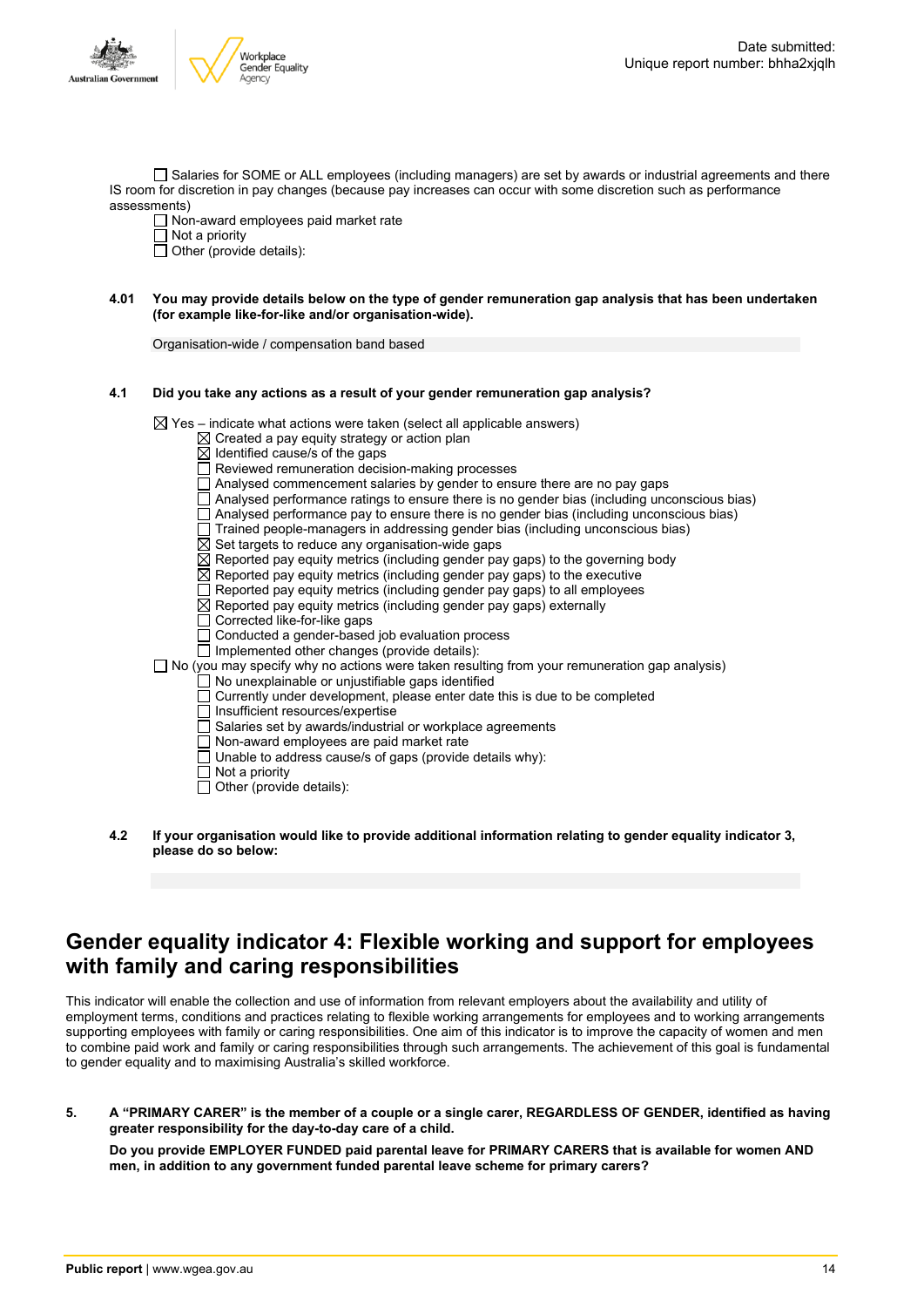

- $\boxtimes$  Yes. (Please indicate how employer funded paid parental leave is provided to the primary carer):
	- $\Box$  By paying the gap between the employee's salary and the government's paid parental leave scheme

 $\overline{\boxtimes}$  By paying the employee's full salary (in addition to the government's paid scheme), regardless of the period of time over which it is paid. For example, full pay for 12 weeks or half pay for 24 weeks

As a lump sum payment (paid pre- or post- parental leave, or a combination)

No, we offer paid parental leave for primary carers that is available to women ONLY (e.g. maternity leave). (Please indicate how employer funded paid parental leave is provided to women ONLY):

By paying the gap between the employee's salary and the government's paid parental leave scheme

By paying the employee's full salary (in addition to the government's paid scheme), regardless of the period of time over which it is paid. For example, full pay for 12 weeks or half pay for 24 weeks

 $\Box$  As a lump sum payment (paid pre- or post- parental leave, or a combination)

□ No, we offer paid parental leave for primary carers that is available to men ONLY. (Please indicate how employer funded paid parental leave is provided to men ONLY):

 $\square$  By paying the gap between the employee's salary and the government's paid parental leave scheme

 $\Box$  By paying the employee's full salary (in addition to the government's paid scheme), regardless of the period of time over which it is paid. For example, full pay for 12 weeks or half pay for 24 weeks

- $\Box$  As a lump sum payment (paid pre- or post- parental leave, or a combination)
- $\Box$  No, not available (you may specify why this leave is not provided)
	- $\Box$  Currently under development, please enter date this is due to be completed
		- Insufficient resources/expertise
		- Government scheme is sufficient
	- $\overline{\Box}$  Not a priority
	- $\Box$  Other (provide details):
- **5.1 How many weeks of EMPLOYER FUNDED paid parental leave for primary carers is provided? If different amounts of leave are provided (e.g. based on length of service) enter the MINIMUM number of weeks provided to eligible employees:**

12

5a. If your organisation would like to provide additional information on your paid parental leave for primary **carers e.g. eligibility period, where applicable the maximum number of weeks provided, and other arrangements you may have in place, please do so below.**

5 Dexus Days are also available to all permanent employees. This extra paid days of leave are available to be used in conjunction with parental leave entitlements.

- **5.2 What proportion of your total workforce has access to employer funded paid parental leave for PRIMARY CARERS?**
	- **• In your calculation, you MUST INCLUDE CASUALS when working out the proportion.**
		- $\Box$  <10%  $\overline{\Box}$  10-20%  $\square$  21-30% 31-40% 41-50%  $\Box$  51-60%  $\Box$  61-70%  $\Box$  71-80% 81-90%  $\overline{\square}$  91-99%  $\Box$  100%

**5.3 Please indicate whether your employer funded paid parental leave for primary carers covers:**

- $\boxtimes$  Adoption  $\overline{\boxtimes}$  Surrogacy
- $\Box$  Stillbirth
- 6. A "SECONDARY CARER" is a member of a couple or a single carer, REGARDLESS OF GENDER, who is not the **primary carer.**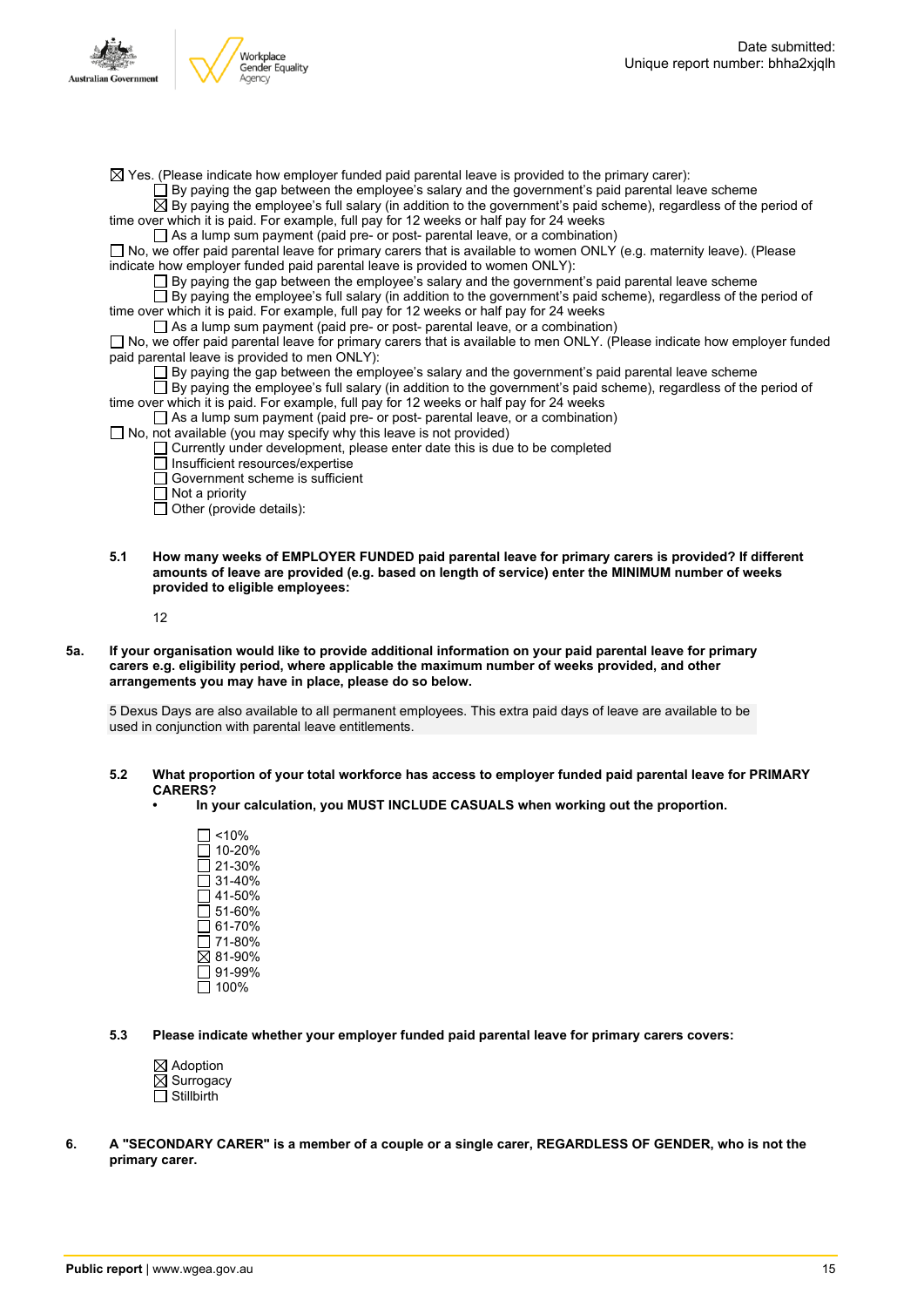

| Do you provide EMPLOYER FUNDED paid parental leave for SECONDARY CARERS that is available for men and |  |
|-------------------------------------------------------------------------------------------------------|--|
| women, in addition to any government funded parental leave scheme for secondary carers?               |  |

| $\boxtimes$ Yes |                                                                                                              |
|-----------------|--------------------------------------------------------------------------------------------------------------|
|                 | □ No, we offer paid parental leave for SECONDARY CARERS that is available to men ONLY (e.g. paternity leave) |
|                 | $\Box$ No, we offer paid parental leave for SECONDARY CARERS that is available to women ONLY                 |
|                 | $\Box$ No (you may specify why employer funded paid parental leave for secondary carers is not paid)         |
|                 | $\Box$ Currently under development, please enter date this is due to be completed                            |
|                 | $\Box$ Insufficient resources/expertise                                                                      |
|                 | $\Box$ Government scheme is sufficient                                                                       |
|                 | $\Box$ Not a priority                                                                                        |
|                 | $\Box$ Other (provide details):                                                                              |
|                 |                                                                                                              |
|                 |                                                                                                              |

**6.1 How many days of EMPLOYER FUNDED parental leave is provided for SECONDARY CARERS? If different** amounts of leave are provided (e.g. based on length of service) enter the MINIMUM number of days provided **to eligible employees:**

10

6a. If your organisation would like to provide additional information on your paid parental leave for SECONDARY **CARERS e.g. eligibility period, other arrangements you may have in place etc, please do so below.**

5 Dexus Days are also available to all permanent employees. This extra paid days of leave are available to be used in conjunction with parental leave entitlements.

- 6.2 What proportion of your total workforce has access to employer funded paid parental leave for SECONDARY **CARERS?**
	- **• In your calculation, you MUST INCLUDE CASUALS when working out the proportion.**
		- $\Box$  <10%  $\overline{\Box}$  10-20%  $\square$  21-30% 31-40% 41-50%  $\bar{5}1-60%$  $\square$  61-70%  $\Box$  71-80% 81-90%  $\overline{\Box}$  91-99%  $\square$  100%
- **6.3 Please indicate whether your employer funded paid parental leave for secondary carers covers:**
	- $\boxtimes$  Adoption  $\overline{\boxtimes}$  Surrogacy  $\overline{\Pi}$  Stillbirth
- **7. How many MANAGERS have taken parental leave during the reporting period (paid and/or unpaid)? Include employees still on parental leave, regardless of when it commenced.**

|          | Primary carer's leave |      | Secondary carer's leave |      |  |
|----------|-----------------------|------|-------------------------|------|--|
|          | Female                | Male | Female                  | Male |  |
| Managers |                       |      |                         |      |  |

**7.1 How many NON-MANAGERS have taken parental leave during the reporting period (paid and/or unpaid)? Include employees still on parental leave, regardless of when it commenced.**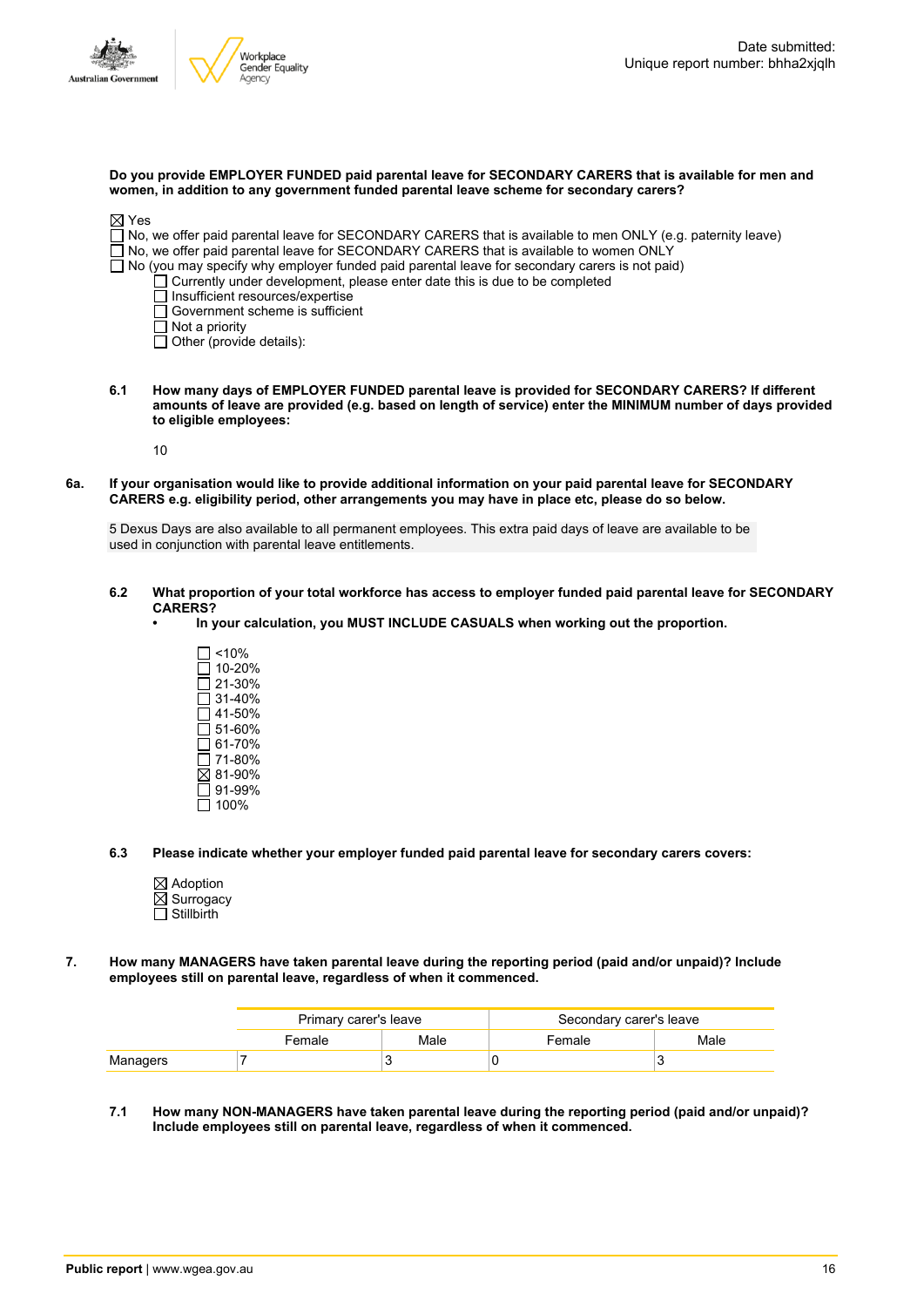

|              | Primary carer's leave |      | Secondary carer's leave |      |
|--------------|-----------------------|------|-------------------------|------|
|              | Female                | Male | Female                  | Male |
| Non-managers |                       |      |                         |      |

**8. How many MANAGERS, during the reporting period, ceased employment before returning to work from parental leave, regardless of when the leave commenced?**

**• Include those where parental leave was taken continuously with any other leave type. For example, where annual leave or any other paid or unpaid leave is also taken at that time.**

**• 'Ceased employment' means anyone who has exited the organisation for whatever reason, including resignations, redundancies and dismissals.**

- **8.1 How many NON-MANAGERS, during the reporting period, ceased employment before returning to work from parental leave, regardless of when the leave commenced?**
	- **• Include those where parental leave was taken continuously with any other leave type. For example, where annual leave or any other paid or unpaid leave is also taken at that time.**

**• 'Ceased employment' means anyone who has exited the organisation for whatever reason, including resignations, redundancies and dismissals.**

### **9. Do you have a formal policy and/or formal strategy on flexible working arrangements?**

 $\boxtimes$  Yes (select all applicable answers)

 $\boxtimes$  Policy  $\overline{\boxtimes}$  Strategy

 $\Box$  No (you may specify why no formal policy or formal strategy is in place)

- Currently under development, please enter date this is due to be completed
- Insufficient resources/expertise
- $\overline{\Box}$  Don't offer flexible arrangements
- $\Box$  Not a priority
- $\Box$  Other (provide details):

### **9.1 You may indicate which of the following are included in your flexible working arrangements strategy:**

 $\boxtimes$  A business case for flexibility has been established and endorsed at the leadership level

- $\boxtimes$  Leaders are visible role models of flexible working
- $\boxtimes$  Flexible working is promoted throughout the organisation
- $\overline{\boxtimes}$  Targets have been set for engagement in flexible work
- Targets have been set for men's engagement in flexible work
- Leaders are held accountable for improving workplace flexibility
- $\overline{\boxtimes}$  Manager training on flexible working is provided throughout the organisation
- $\overline{\boxtimes}$  Employee training is provided throughout the organisation
- $\Box$  Team-based training is provided throughout the organisation
- $\overline{\boxtimes}$  Employees are surveyed on whether they have sufficient flexibility
- $\boxtimes$  The organisation's approach to flexibility is integrated into client conversations
- $\boxtimes$  The impact of flexibility is evaluated (eg reduced absenteeism, increased employee engagement)
- $\boxtimes$  Metrics on the use of, and/or the impact of, flexibility measures are reported to key management personnel
- $\overline{\boxtimes}$  Metrics on the use of, and/or the impact of, flexibility measures are reported to the governing body

### 10. Do you have a formal policy and/or formal strategy to support employees with family or caring responsibilities?

 $\boxtimes$  Yes (select all applicable answers)

Policy **Strategy**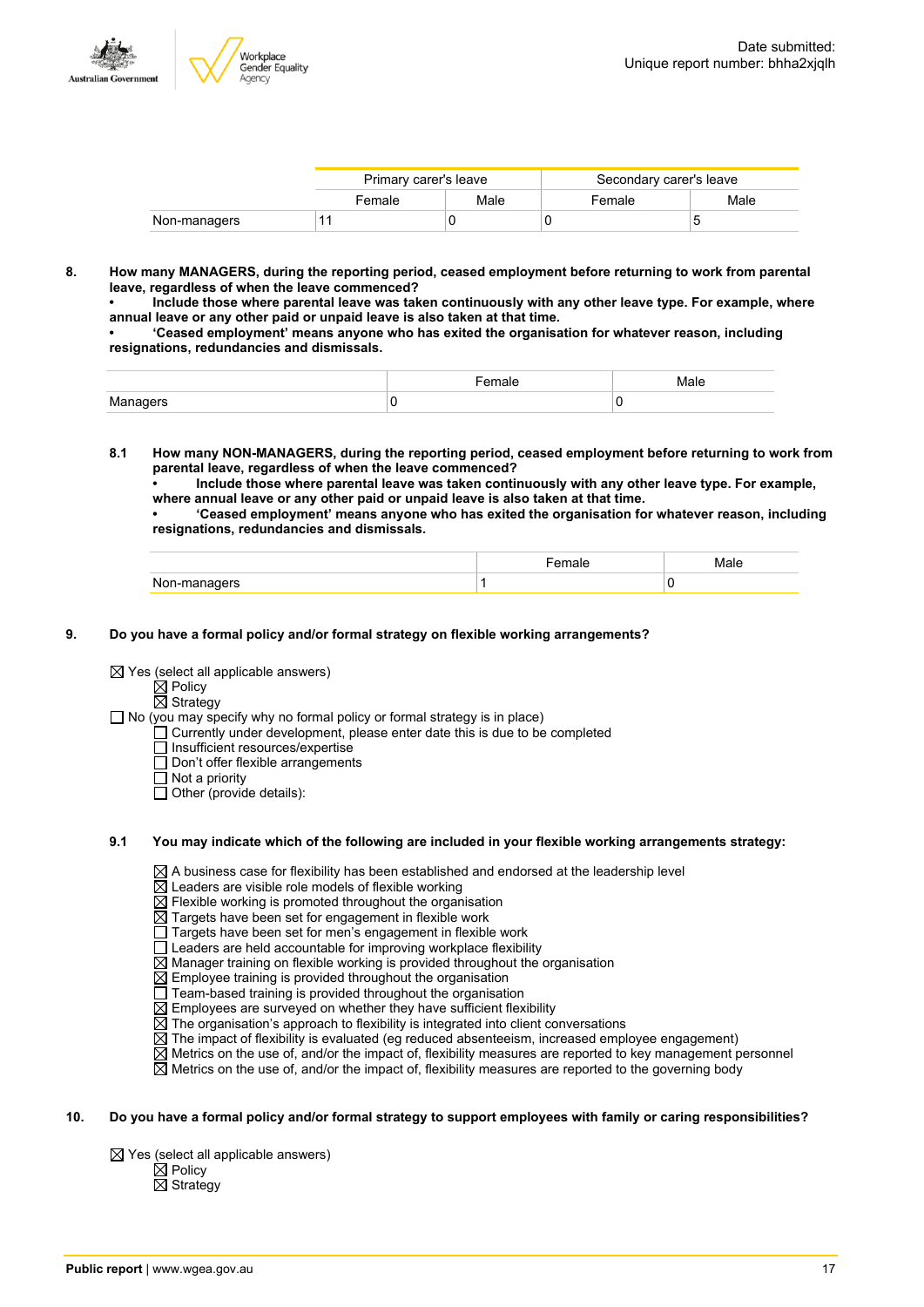- $\Box$  No (you may specify why no formal policy or formal strategy is in place)
	- $\Box$  Currently under development, please enter date this is due to be completed
	- $\overline{\Box}$  Insufficient resources/expertise
	- $\Box$  Included in award/industrial or workplace agreement
	- $\Box$  Not a priority
	- $\Box$  Other (provide details):

### 11. Do you offer any other support mechanisms, other than leave, for employees with family or caring responsibilities **(eg, employer-subsidised childcare, breastfeeding facilities)?**

### ⊠ Yes

 $\Box$  No (you may specify why non-leave based measures are not in place)

- Currently under development, please enter date this is due to be completed
- Insufficient resources/expertise
- $\overline{\Box}$  Not a priority
- $\overline{\Box}$  Other (provide details):
- **11.1 Please select what support mechanisms are in place and if they are available at all worksites. • Where only one worksite exists, for example a head-office, select "Available at all worksites".**

 $\Box$  Employer subsidised childcare

- □ Available at some worksites only  $\Box$  Available at all worksites  $\boxtimes$  On-site childcare  $\boxtimes$  Available at some worksites only  $\Box$  Available at all worksites  $\boxtimes$  Breastfeeding facilities  $\boxtimes$  Available at some worksites only
	- □ Available at all worksites
- $\boxtimes$  Childcare referral services
	- □ Available at some worksites only
	- $\boxtimes$  Available at all worksites
- $\boxtimes$  Internal support networks for parents
	- $\Box$  Available at some worksites only
	- $\overline{\boxtimes}$  Available at all worksites
- $\Box$  Return to work bonus (only select this option if the return to work bonus is NOT the balance of paid parental leave when an employee returns from leave)
	- Available at some worksites only
	- $\Box$  Available at all worksites
- $\boxtimes$  Information packs to support new parents and/or those with elder care responsibilities
	- $\Box$  Available at some worksites only
	- $\overline{\boxtimes}$  Available at all worksites
- $\boxtimes$  Referral services to support employees with family and/or caring responsibilities  $\Box$  Available at some worksites only
	- $\overline{\boxtimes}$  Available at all worksites
- $\boxtimes$  Targeted communication mechanisms, for example intranet/ forums
	- $\Box$  Available at some worksites only
	- $\overline{\boxtimes}$  Available at all worksites
- $\boxtimes$  Support in securing school holiday care
	- $\boxtimes$  Available at some worksites only
		- □ Available at all worksites
- $\boxtimes$  Coaching for employees on returning to work from parental leave Available at some worksites only
	- $\boxtimes$  Available at all worksites
- $\boxtimes$  Parenting workshops targeting mothers
	- Available at some worksites only
	- $\overline{\boxtimes}$  Available at all worksites
- $\boxtimes$  Parenting workshops targeting fathers Available at some worksites only
	- $\boxtimes$  Available at all worksites
- $\Box$  None of the above, please complete question 11.2 below
- 12. Do you have a formal policy and/or formal strategy to support employees who are experiencing family or domestic **violence?**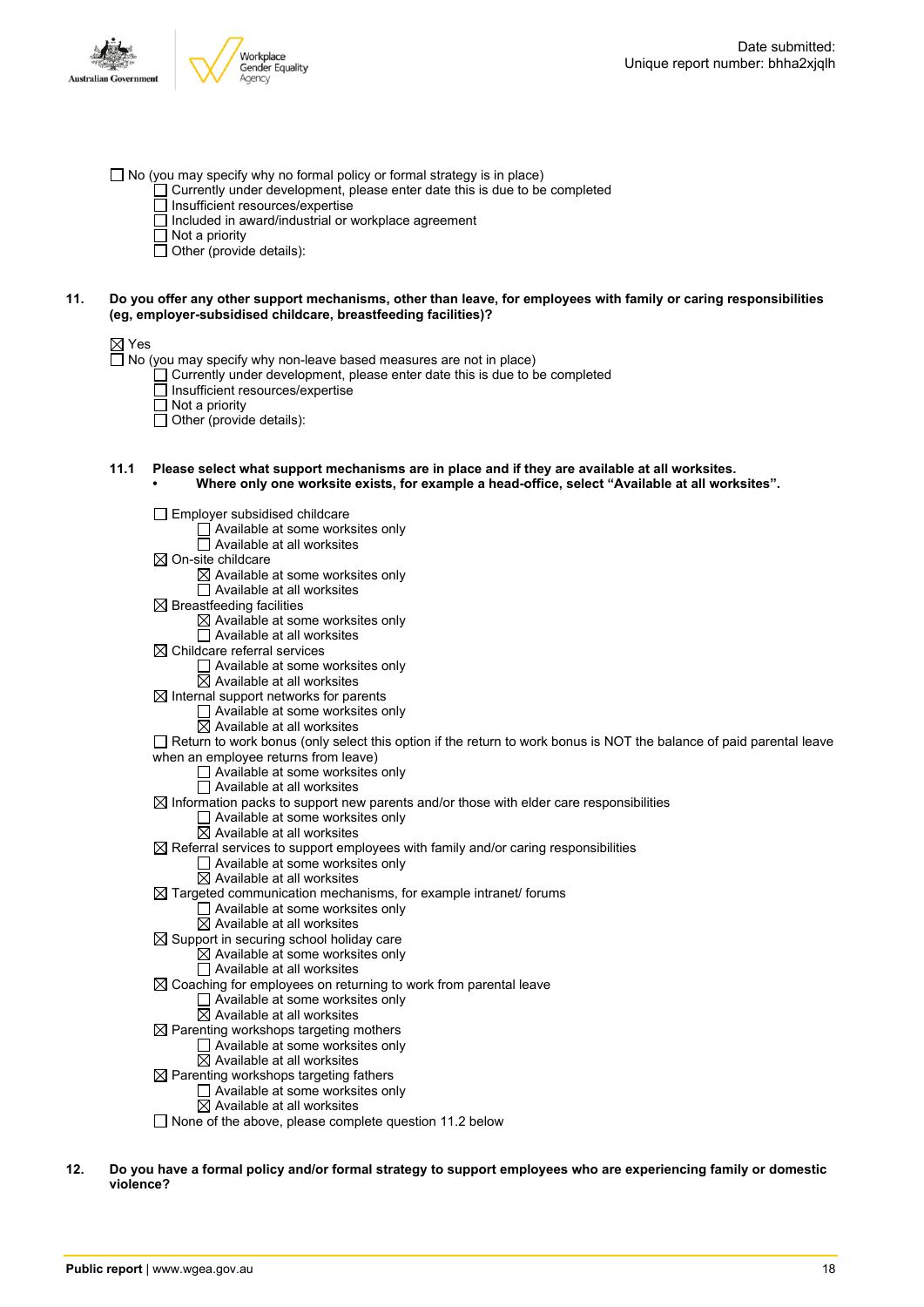

 $\boxtimes$  Yes (select all applicable answers)

 $\boxtimes$  Policy

 $\overline{\boxtimes}$  Strategy

- $\Box$  No (you may specify why no formal policy or formal strategy is in place)
	- $\Box$  Currently under development, please enter date this is due to be completed
		- □ Insufficient resources/expertise
		- $\overline{\Box}$  Included in award/industrial or workplace agreements
		- Not aware of the need
		- $\overline{\Box}$  Not a priority
		- $\Box$  Other (please provide details):

### 13. Other than a formal policy and/or formal strategy, do you have any support mechanisms in place to support **employees who are experiencing family or domestic violence?**

 $\boxtimes$  Yes (select all applicable answers)

- $\overline{\boxtimes}$  Employee assistance program (including access to a psychologist, chaplain or counsellor)
- $\Box$  Training of key personnel
- $\Box$  A domestic violence clause is in an enterprise agreement or workplace agreement
- $\overline{\boxtimes}$  Workplace safety planning
- $\Box$  Access to paid domestic violence leave (contained in an enterprise/workplace agreement)
- Access to unpaid domestic violence leave (contained in an enterprise/workplace agreement)
- $\boxtimes$  Access to paid domestic violence leave (not contained in an enterprise/workplace agreement)
- $\boxtimes$  Access to unpaid leave
- $\overline{\boxtimes}$  Confidentiality of matters disclosed
- $\boxtimes$  Referral of employees to appropriate domestic violence support services for expert advice
- $\boxtimes$  Protection from any adverse action or discrimination based on the disclosure of domestic violence
- $\boxtimes$  Flexible working arrangements
- $\Box$  Provision of financial support (e.g. advance bonus payment or advanced pay)
- $\Box$  Offer change of office location
- Emergency accommodation assistance
- Access to medical services (e.g. doctor or nurse)
- $\overline{\Box}$  Other (provide details):

 $\Box$  No (you may specify why no other support mechanisms are in place)

- Currently under development, please enter date this is due to be completed
- Insufficient resources/expertise
- $\overline{\Box}$  Not aware of the need
- $\Box$  Not a priority
- $\overline{\Box}$  Other (provide details):
- 14. Where any of the following options are available in your workplace, are those option/s available to both women **AND men?**
	- **• flexible hours of work**
	- **• compressed working weeks**
	- **• time-in-lieu**
	- **• telecommuting**
	- **• part-time work**
	- **• job sharing**
	- **• carer's leave**
	- **• purchased leave**
	- **• unpaid leave.**
	- **Options may be offered both formally and/or informally.**

**For example, if time-in-lieu is available to women formally but to men informally, you would select NO.**

 $\boxtimes$  Yes, the option/s in place are available to both women and men.  $\Box$  No, some/all options are not available to both women AND men.

- **14.1 Which options from the list below are available? Please tick the related checkboxes.**
	- **• Unticked checkboxes mean this option is NOT available to your employees.**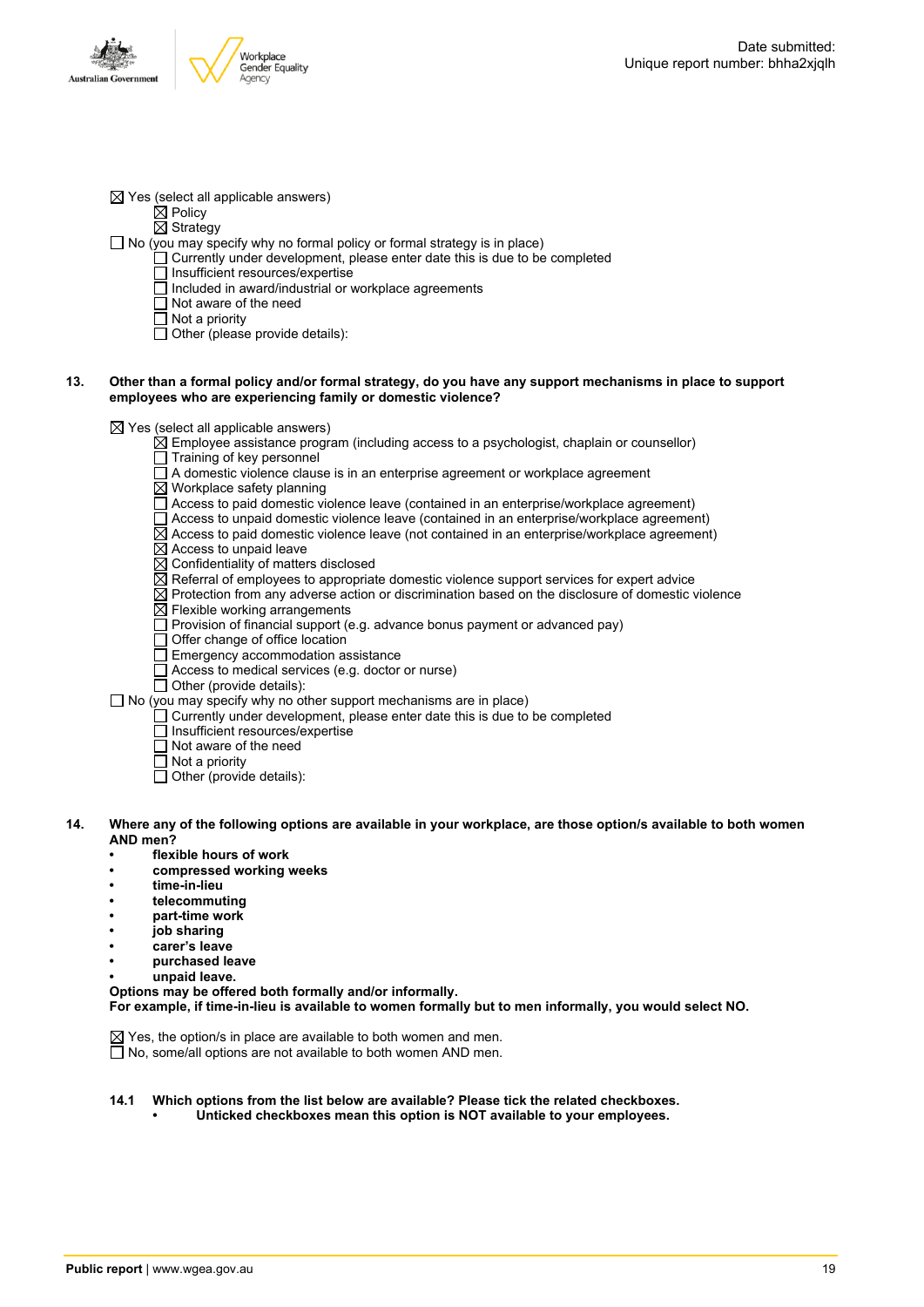



| Managers    |          | Non-managers |             |
|-------------|----------|--------------|-------------|
| Formal      | Informal | Formal       | Informal    |
| X           | X        | $\boxtimes$  | $\boxtimes$ |
| $\boxtimes$ |          | $\boxtimes$  |             |
|             | ⊠        |              | X           |
| ⊠           | X        | $\boxtimes$  | $\boxtimes$ |
| ⊠           |          | $\boxtimes$  |             |
| ⊠           |          | X            |             |
| ⊠           |          | $\boxtimes$  |             |
| ⊠           |          | $\boxtimes$  |             |
| ⊠           |          | X            |             |
|             |          |              |             |

### **14.3 You may specify why any of the above options are NOT available to your employees.**

- Currently under development, please enter date this is due to be completed
- $\Box$  Insufficient resources/expertise
- $\overline{\Box}$  Not a priority
- $\boxtimes$  Other (provide details):

Dexus prefers and encourages informal flexibility, however, some types impact pay and conditions, therefore, are only formal.

**14.4 If your organisation would like to provide additional information relating to gender equality indicator 4, please do so below:**

### **Gender equality indicator 5: Consultation with employees on issues concerning gender equality in the workplace**

This gender equality indicator seeks information on what consultation occurs between employers and employees on issues concerning gender equality in the workplace.

**15. Have you consulted with employees on issues concerning gender equality in your workplace?**



- Insufficient resources/expertise
- Not a priority
- $\Box$  Other (provide details):
- **15.1 How did you consult with employees on issues concerning gender equality in your workplace?**

 $\boxtimes$  Survey

- □ Consultative committee or group
- $\boxtimes$  Focus groups
- $\boxtimes$  Exit interviews
- $\overline{\Box}$  Performance discussions
- $\Box$  Other (provide details):

### **15.2 Who did you consult?**

 $\boxtimes$  All staff □ Women only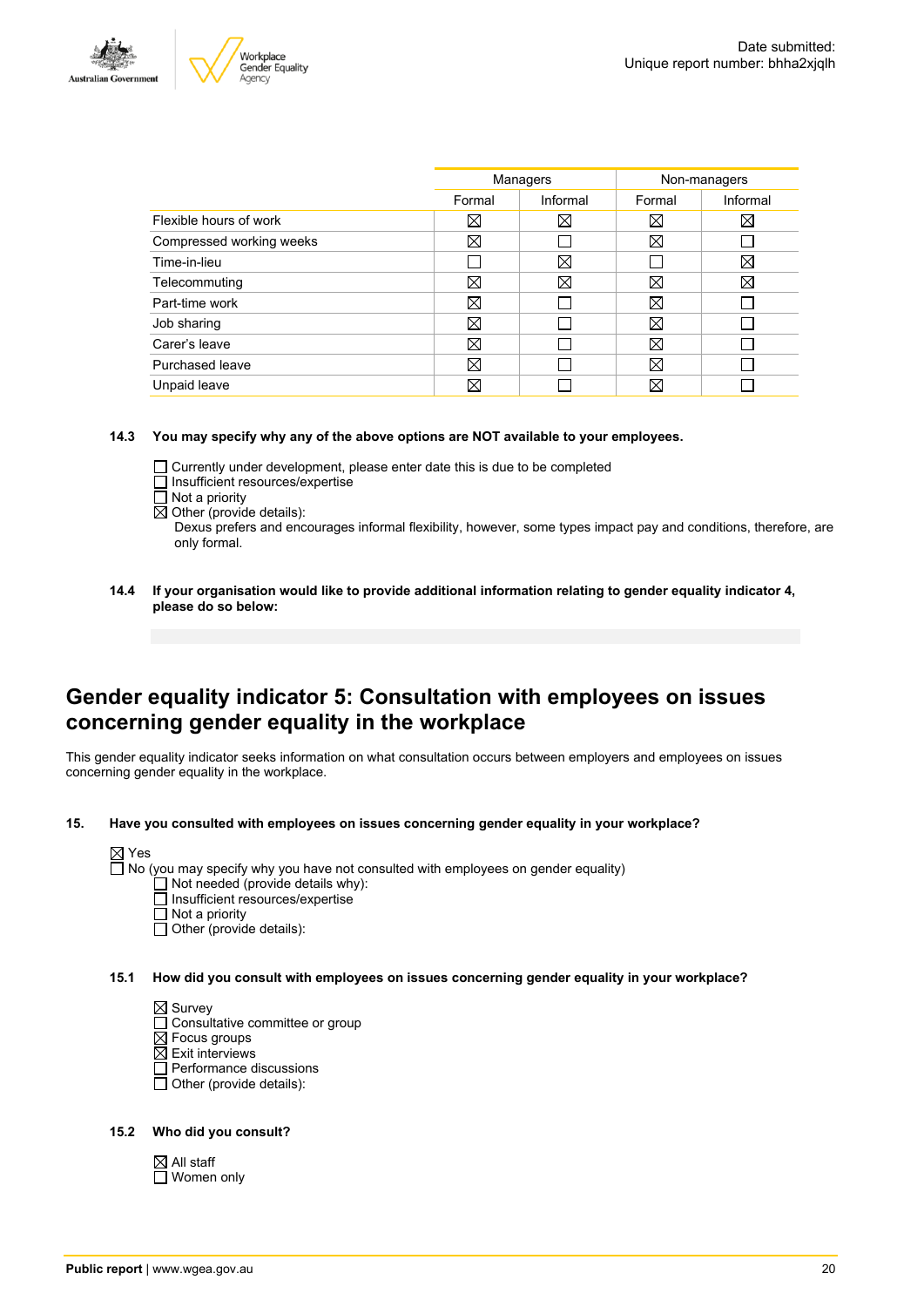

- $\Box$  Men only  $\Box$  Human resources managers  $\overline{\Box}$  Management  $\Box$  Employee representative group(s)  $\Box$  Diversity committee or equivalent Women and men who have resigned while on parental leave  $\Box$  Other (provide details):
- **15.3 If your organisation would like to provide additional information relating to gender equality indicator 5, please do so below.**

### **Gender equality indicator 6: Sex-based harassment and discrimination**

The prevention of sex-based harassment and discrimination (SBH) has been identified as important in improving workplace participation. Set by the Minister, this gender equality indicator seeks information on the existence of a SBH policy and/or strategy and whether training of managers on SBH is in place.

### **16. Do you have a formal policy and/or formal strategy on sex-based harassment and discrimination prevention?**

 $\boxtimes$  Yes (select all applicable answers)  $\overline{\boxtimes}$  Policy  $\overline{\boxtimes}$  Strategy  $\Box$  No (you may specify why no formal policy or formal strategy is in place)  $\Box$  Currently under development, please enter date this is due to be completed  $\Box$  Insufficient resources/expertise □ Included in award/industrial or workplace agreement  $\overline{\Box}$  Not a priority  $\Box$  Other (provide details):

### **16.1 Do you include a grievance process in any sex-based harassment and discrimination prevention formal policy and/or formal strategy?**

 $\boxtimes$  Yes

- $\Box$  No (you may specify why a grievance process is not included)
	- Currently under development, please enter date this is due to be completed
	- Insufficient resources/expertise
	- $\Box$  Not a priority
	- $\Box$  Other (provide details):

### **17. Do you provide training for all managers on sex-based harassment and discrimination prevention?**

 $\boxtimes$  Yes - please indicate how often this training is provided:

- At induction
- At least annually
- $\boxtimes$  Every one-to-two years
- $\square$  Every three years or more
- $\Box$  Varies across business units

 $\overline{\Box}$  Other (provide details):

 $\Box$  No (you may specify why this training is not provided)

- Currently under development, please enter date this is due to be completed
- Insufficient resources/expertise
- $\overline{\Pi}$  Not a priority
- $\Box$  Other (provide details):

### **17.1 If your organisation would like to provide additional information relating to gender equality indicator 6, please do so below:**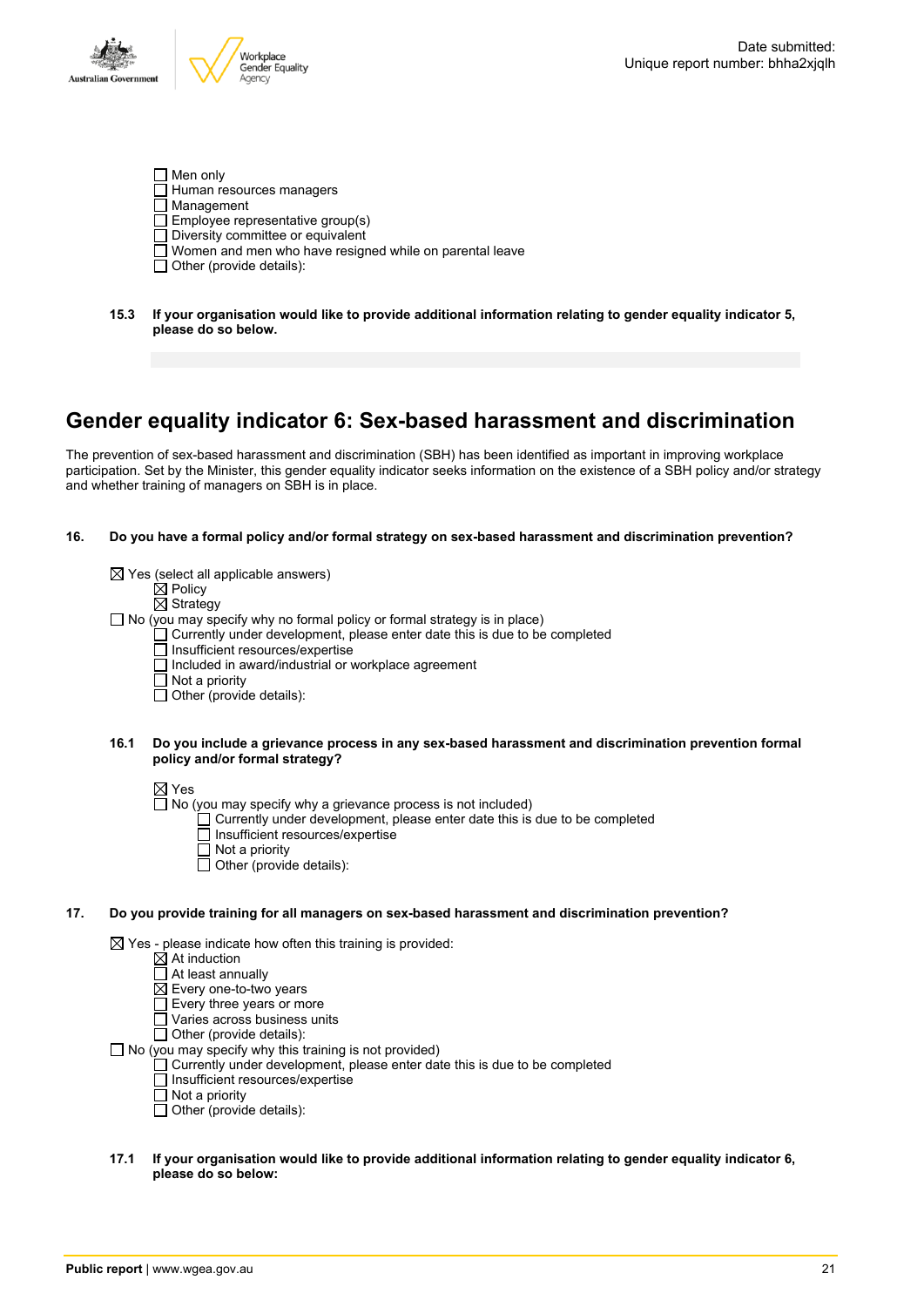



### **Other**

18. If your organisation has introduced any outstanding initiatives that have resulted in improved gender equality in **your workplace, please tell us about them.**

(As with all questions in this questionnaire, information you provide here will appear in your public report.)